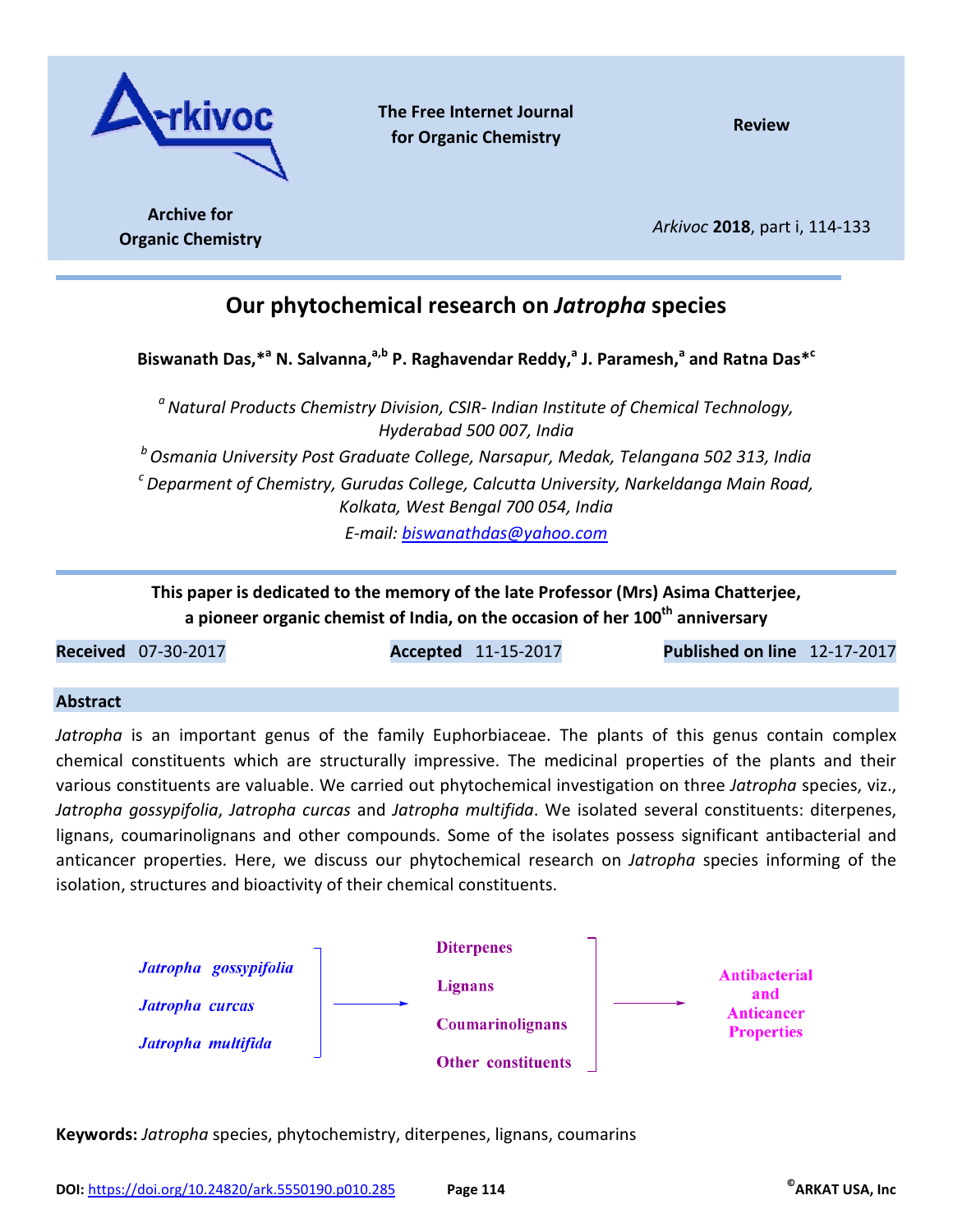# **Table of Contents**

- 1. Introduction
- 2. Discussion
	- 2.1 Diterpenes
	- 2.2 Lignans
	- 2.3 Coumarinolignans
	- 2.4 Other constituents
- 3. Conclusion
- 4. Acknowledgement References

# **1. Introduction**

*Jatropha* is a genus of flowering plants in the family *Euphorbiaceae*. The name "*Jatropha*" is derived from the Greek word "Jatros" (meaning "physician") and "trophe"(meaning "food"). Since ancient time, the plants of this genus have been used in ethno-medicine. The genus comprises around 170 species of shrubs and small trees. The plants are naturally distributed mainly in the tropical and sub-tropical regions of the Americas and Africa but they are now cultivated around the world. The species have attracted much attention in recent years due to their impressive medicinal properties, such as, antimicrobial, antidiabetic, anti-inflammatory, antimalarial, antioxidant, anti-HIV and anticancer activities. Other potential benefits include their applications for bio-diesel production, insecticide preparation and plastic formulation. The chemical structures and bioproperties of the constituents of these species are of considerable interest.<sup>1-11</sup>

We conducted phytochemical research on three *Jatropha* species: *Jatropha gossypifolia*, *Jatropha curcas* and *Jatropha multifida.* The plant materials were collected from the local areas. Our investigation resulted in the isolation of various novel constituents. The biological activities of some of these constituents were also examined. Here, we briefly review our phytochemical studies on *Jatropha* species.

# **2. Discussion**

We successfully isolated and characterized several diterpenes, lignans, coumarinolignans and other constituents from three investigated *Jatropha* species. The structures of the new compounds were settled by extensive studies of their spectroscopic data. The X-ray crystallographic analysis of some of the complex compounds were also performed. The known compounds were characterized by comparison of their spectral properties with those reported in the literature. The transformations and syntheses of various constituents have been carried out.

## **2.1 Diterpenes**

Diterpenes are the major isolated constituents of the *Jatropha* species. Thirty diterpenes have been obtained from these species. Fourteen of these compounds are new. These thirty compounds are listed in Table 1, with their source(s) and references to our group's work.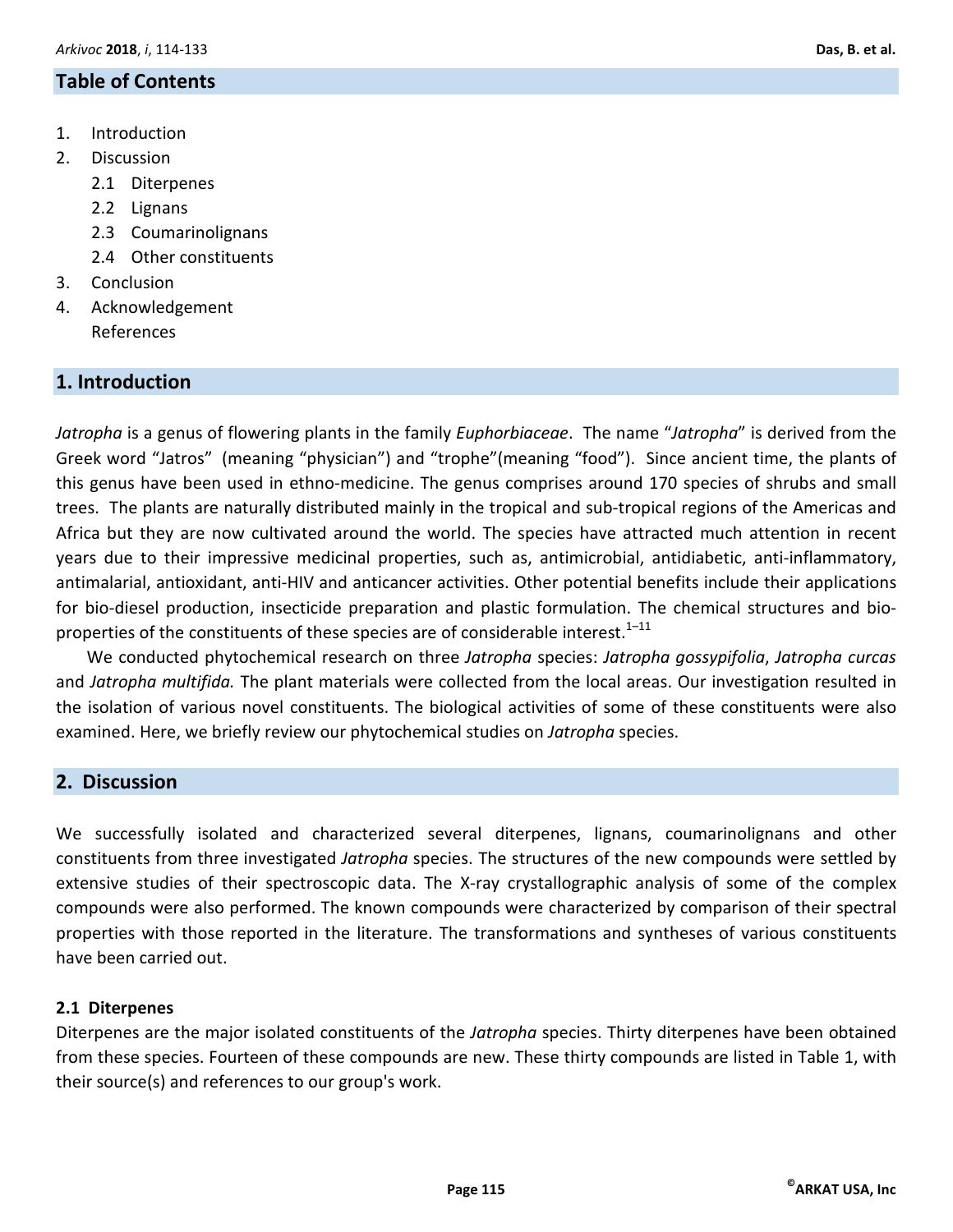# **Table 1.** Diterpenes isolated from *Jatropha* species

| No                      | Name (structure)                                  | Source                                      | Comment    | Reference      |
|-------------------------|---------------------------------------------------|---------------------------------------------|------------|----------------|
| $\mathbf{1}$            | Jatrophenone (1)                                  | Jatropha gossypifolia                       | <b>New</b> | 12             |
|                         |                                                   | Jatropha multifida                          |            | 13,14          |
| $\overline{2}$          | 15-O-acetyl-15-epi 4(E)-jatrogrossidentadione (2) | Jatropha curcas                             | <b>New</b> | 15             |
| 3                       | Epoxylathyrane diterpene (3)                      | Jatropha curcas                             | <b>New</b> | 15             |
| $\overline{\mathbf{4}}$ | 3β-Acetoxy-12-methoxy-13-methyl-podocarpa-        | Jatropha curcas                             | <b>New</b> | 15             |
|                         | 8,10,13-trien-7-one (4)                           | Jatropha multifida                          |            | 14,16          |
| 5                       | 3β,12-Dihydroxy-13-methyl-podocarpane-            | Jatropha curcas                             | <b>New</b> | 15             |
|                         | 8,11,13-triene (5)                                | Jatropha multifida                          |            | 14             |
| 6                       | Multifolone (6)                                   | Jatropha multifida                          | <b>New</b> | 16             |
| 7                       | $4(E)$ -Jatrogrossidentadione acetate (7)         | Jatropha multifida                          | <b>New</b> | 16             |
| 8                       | 15-epi-4(E)-Jatrogrossidentadione acetate $(8)$   | Jatropha multifida                          | <b>New</b> | 17             |
| 9                       | Multifidone (9)                                   | Jatropha multifida                          | <b>New</b> | 18             |
| 10                      | 15-O-Acetyljapodragrone (10)                      | Jatropha multifida                          | <b>New</b> | 14             |
| 11                      | Hydroxylathyrane diterpene (11)                   | Jatropha multifida                          | <b>New</b> | 14             |
| 12                      | Multifidanol (12)                                 | Jatropha multifida                          | New        | 13             |
| 13                      | Multifidenol (13)                                 | Jatropha multifida                          | <b>New</b> | 13             |
| 14                      | Multidione (14)                                   | Jatropha multifida                          | <b>New</b> | 19             |
| 15                      | Citlalitrione (15)                                | Jatropha gossypifolia<br>Jatropha multifida | Known      | 20<br>13,16,18 |
| 16                      | Heudolotinone (16)                                | Jatropha curcas                             | Known      | 15,21          |
| 17                      | epi-Isojatrogrossidione (17)                      | Jatropha curcas                             | Known      | 15             |
| 18                      | 2-Hydroxy-epi-isojatrogrossidione (18)            | Jatropha curcas                             | Known      | 15             |
| 19                      | Curcasone A (19)                                  | Jatropha curcas                             | Known      | 15             |
| 20                      | Curcasone B (20)                                  | Jatropha curcas                             | Known      | 15             |
| 21                      | Curcasone C (21)                                  | Jatropha curcas                             | Known      | 15             |
| 22                      | Curcasone D (22)                                  | Jatropha curcas                             | Known      | 15             |
| 23                      | Jatropholone A (23)                               | Jatropha curcas                             | Known      | 15             |
|                         |                                                   | Jatropha multifida                          |            | 13,14          |
| 24                      | Jatropholone B (24)                               | Jatropha curcas                             | Known      | 15             |
|                         |                                                   | Jatropha multifida                          |            | 14             |
| 25                      | Jatrophol (25)                                    | Jatropha curcas                             | Known      | 15             |
| 26                      | $4(E)$ -Jatrogrossidentadione (26)                | Jatropha multifida                          | Known      | 14, 16, 17     |
| 27                      | 15-epi-4(E)-Jatrogrossidentadione (27)            | Jatropha curcas                             | Known      | 15             |
|                         |                                                   | Jatropha multifida                          |            | 14, 16, 17, 18 |
| 28                      | Jatrophone (28)                                   | Jatropha multifida                          | Known      | 16,17,18       |
| 29                      | Japodagrone (29)                                  | Jatropha multifida                          | Known      | 13,14          |
| 30                      | Jatrothrin (30)                                   | Jatropha multifida                          | Known      | 13             |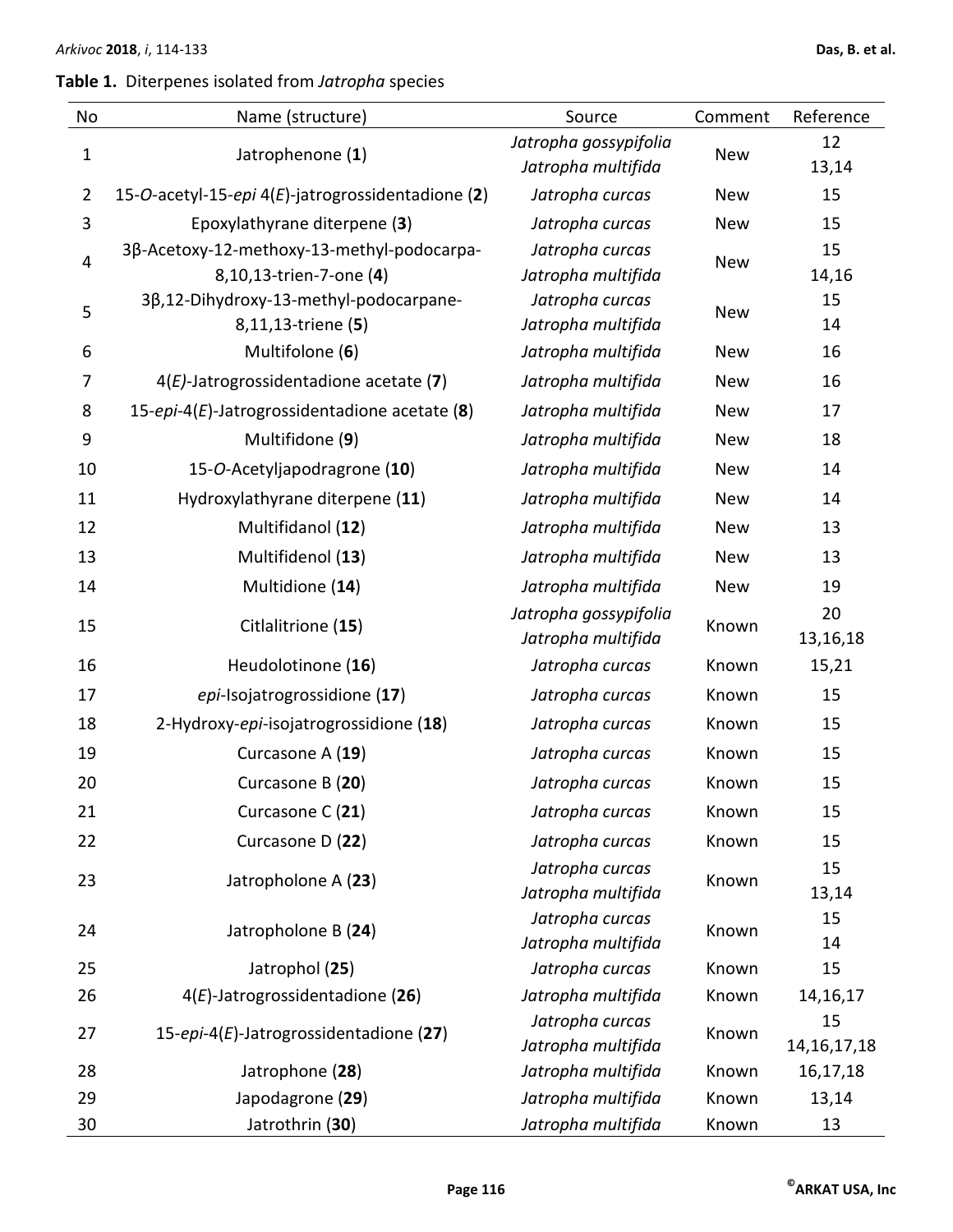From Jatropha gossypifolia two macrocyclic diterpenes, jatrophenone  $(1)^{12}$  and citlalitrione  $(15)^{20}$  were isolated. The first compound is a novel diterpene while the other was isolated from the species for the first time. The structure of jatrophenone (**1**) was established mainly by detailed studies of its 1D and 2D NMR spectra. 2D NMR spectra clearly showed that A ring of the molecule is saturated and it contains an acetoxy group (β-configuration) at C-3 [δ 2.09 in the <sup>1</sup>H NMR spectrum and δ 170.8, 21.3 in the <sup>13</sup>C NMR spectrum]. The macrocyclic B ring contains two keto groups and two olefinic double bonds (one is trisubstituted and the other is disubstituted) having *trans-E* stereostucture. The side chain is an isopropenyl moiety (H<sub>3</sub>-18: δ 1.72, 3H, s; C-18: δ 21.3; H<sub>2</sub>-19: δ 4.80,1H, s; 4.73, 1H, s; C-19: δ 110.1) having the  $\alpha$  – configuration.



Jatrophenone (**1**) was found to exhibit significant antibacterial activity against *Staphylococcus aureus*; the activity was comparable to that of penicillin  $G^{12}$ 

Citlalitrione (**15**) and related diterpenes were reported earlier from other *Jatropha* species. These compounds are considered as the useful taxonomic markers within the genus.<sup>20</sup> Both the compounds 1 and **15** were isolated from *Jatropha multifida*. 13,14,16,18

Investigation on *Jatropha curcas* yielded a large number of diterpenes (Table 1).<sup>15,21</sup> Four of these constituents, **2**-**5**, are new compounds. Two of them, **2** and **3**, are of lathyrane type while the other two, **4** and **5** are of podocarpane type. From careful analysis of the spectral data compound **2** was characterized as 15-*O*acetyl-15-*epi*-4(*E*)-jatrogrossidentadione and **4** and **5** as 3β-acetoxy-12-methoxy-13-methyl-podocarpa-8,11,13-trien-7-one and 3β,12-dihydroxy-13-methylpodocarpa-8,10,13-triene respectively. Compound **3** is an epoxylathyrane diterpene related to **2**. <sup>15</sup> The molecule **2** contains a cyclopropane moiety, a hydroxyl, an acetoxy and five methyl groups. All the signals for the protons and carbons in the  ${}^{1}$ H and  ${}^{13}$ C NMR spectra respectively were assigned from 2D NMR  $(^1H - ^1H$  COSY, NOESY, HSQC and HMBC) and APT experiments. The NOESY experiment clearly supported the placement of the acetoxy group in the epimeric form at C-15. Both the compounds **2** and **3** possess a similar general structure. However, the compound **3** contains an epoxide ring at C-5, C-6 (instead of a double bond at C-4, C-5). The other difference is that the latter contains a tetrasubstituted double bond at C-14, C-15 with an acetoxy group at C-14. The trans *E* configuration of the C-14 - C-15 double bond was established from a NOESY experiment.





4, R=Ac,  $R^1$ =O,  $R^2$ =Me 5, R=R<sup>2</sup>=H, R<sup>1</sup>=H<sub>2</sub>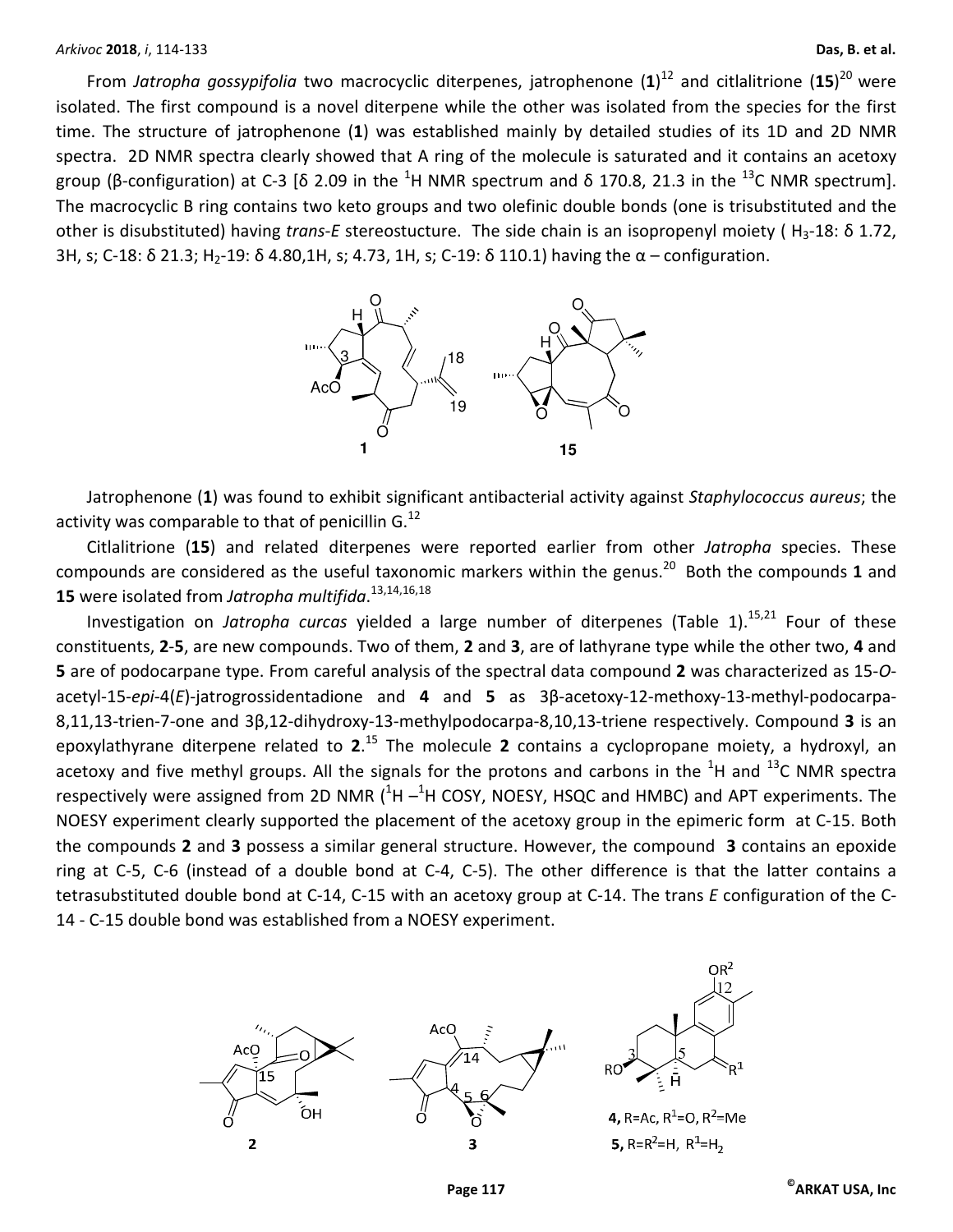The molecule 4<sup>15</sup> contains an acetoxy and a methoxy group. The acetoxy group (δ 2.08, 3H, s in the <sup>1</sup>H NMR spectrum) was placed at C-3 as the proton at this position resonated as a doublet of a doublet. This was also supported from the NOESY experiment which showed a clear correlation between the protons of C-3 and C-5. On the other hand, the methoxy group ( $\delta$  3.88, 3H, s in the  $^{1}$ H NMR spectrum) was placed at C-12 in the ring C as suggested by HMBC and NOESY experiments. The general structure of both the compounds **4** and **5** 15 is similar. However, **5** contains no acetoxy or methoxy group or any carbonyl function. The acetoxy group of **4** has been deacetylated and methoxy group demethylated in **5** which contains two hydroxyl groups at C-3 and C-12. The compound produces a diacetate by acetylation. Compounds **4** and **5** were also found later to be the constituents of *Jatropha multifida*. 14,16

Along with the new constituents, **2**-**5**, different other known macrocyclic diterpenes, *viz*., heudolotinone (**16**), *epi*-isojatrogrossidione (**17**), 2-hydroxy-*epi*-isojatrogrossidione (**18**), curcasones A (**19**), B (**20**), C (**21**) and D (**22**), jatropholones A (**23**) and B (**24**), jatrophol (**25**) and 15-*epi*-4(*E*)-jatrogrossidentadione (**27**) were also obtained from *Jatropha curcas* (Table 1).<sup>15</sup> The first three diterpenes, **16**–**18**, were reported for the first time from the species. Compounds **23**, **24** and **27** are also diterpenoid constituents of *Jatropha multifida.*13,14,16–18



Several novel macrocyclic diterpenes, viz., multifolone (6),<sup>16</sup> 4-(E)-jatrogrossidentadione acetate (7),<sup>16</sup> 15-*epi*-4(*E*)-jatrogrossidentadione acetate (8),<sup>17</sup> multifidone (9),<sup>18</sup> 15-*O*-acetyljapodragrone (10),<sup>14</sup> hydroxylathyrane diterpene (11),<sup>14</sup> multifidanol (12),<sup>13</sup> multifidenol (13)<sup>13</sup> and multidione (14)<sup>19</sup> were obtained from the chemical investigation of *Jatropha multifida* (Table 1). The structures of the compounds were confirmed from their spectral properties. The NMR data revealed that multifolone (**6**) contains one carbonyl and three hydroxy groups. The <sup>1</sup>H-<sup>1</sup>H COSY and HMBC experiments suggested to place the carbonyl group at C-3 and the hydroxy groups at C-6, C-14 and C-15. The  ${}^{1}$ H- ${}^{1}$ H COSY experiment indicated the sequence : H-7 – H-8 – H-9 – H-11 – H-12 – H -13 – H-14 and the HMBC experiment showed that H-14 was related to C-1, C-4 and C-20. In fact, the structure of multifolone (**6**) was similar to 4*E*-jatrogrossidentadione (**26**) but the only difference is that the position C-14 contains a hydroxy group for the former while a keto group for the latter.<sup>16</sup> The relative stereochemistry of multifolone (**6**) was established by NOESY correlations and was proved to be similar to that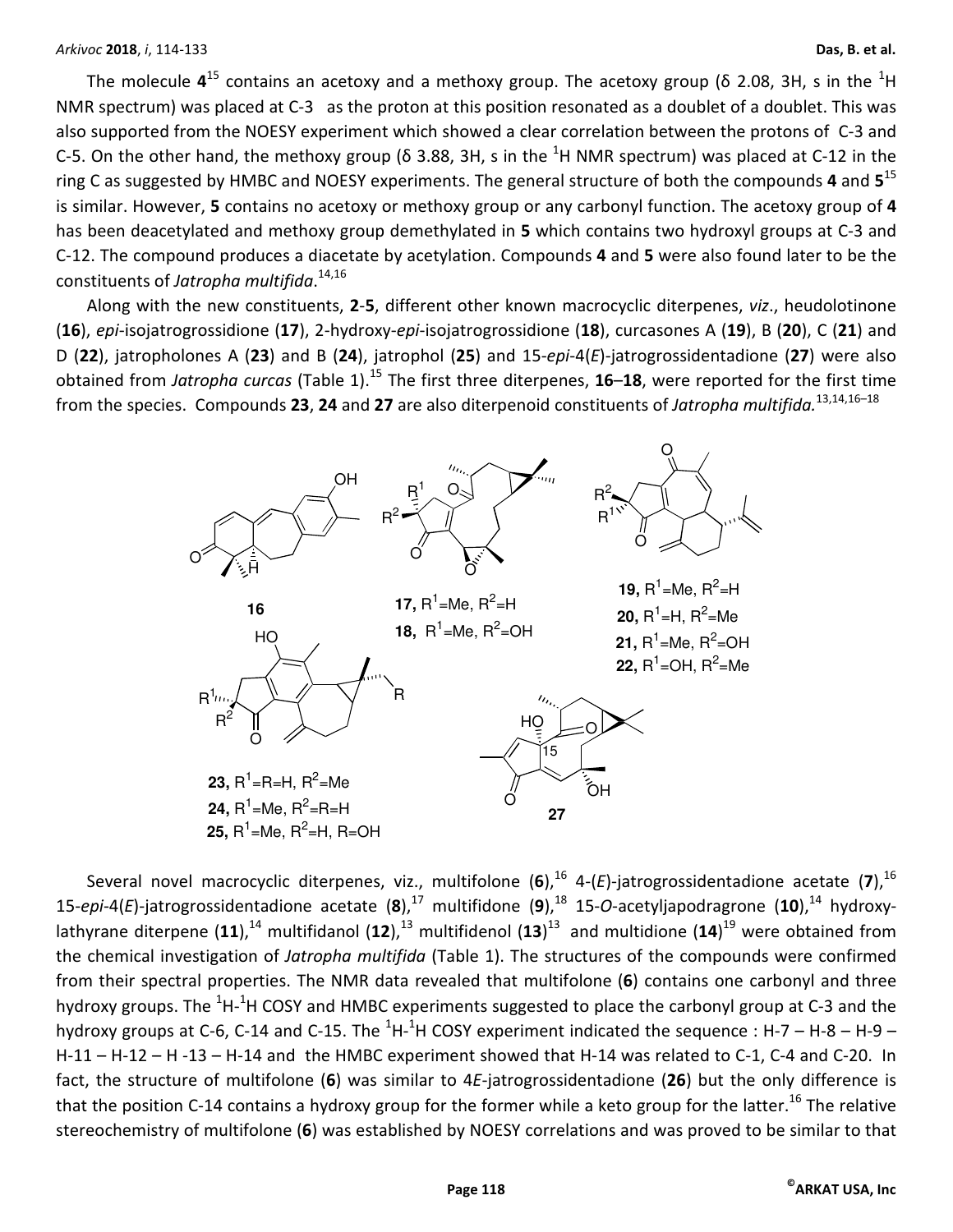of (**26**). Me-20 (δ 1.21) was clearly related to H-14 (δ 3.82). Thus the structure of multifolone (**6**) was established as 14-deoxy-14β-hydroxy-4(*E*)-jatrogrossidentadione.<sup>16</sup>



In the new molecule  $4(E)$ -jatrogrossidentadione acetate  $(7)^{16}$  the acetoxy group (δ 2.05, 3H, s, in the <sup>1</sup>H NMR spectrum and  $\delta$  170.0, 22.1 in the <sup>13</sup>C NMR spectrum) was placed at C-6 because a comparision of the <sup>1</sup>H NMR spectra of this compound and of 4(*E*)-jatrogrossidentadione(**26**) showed that Me-17 (δ 1.75 for **7** and 1.48 for **26**) appeared at a downfield region in **7**. The <sup>13</sup>C NMR spectra (C-6: δ 84.4 for **7** and 73.5 for **26**) also supported this. The X-ray crystallographic analysis of 7 was accomplished.<sup>16</sup> The structure of  $8^{17}$  is similar to that of **7**; the only difference is that in the former the hydroxy group at C-15 is with α-configuration while in the latter with  $β$ -configuration.<sup>17</sup>

Multifidone (**9**) <sup>18</sup> another constituent of *Jatropha multifida*, is structurally interesting as it possesses a six membered A ring in contrast to cyclopentane ring generally found in lathyrane-type diterpenes. The A ring contains two carbonyl groups at C-1 and C-4 and a trisubstituted double bond at C-2 – C-3 .The macrocyclic B ring was found to possess a dihydrofuran ring. The *E*–configuration of the double bond present in the furan ring was suggested from the <sup>13</sup>C NMR spectrum of the molecule. The sructure of **9** was confirmed from X-ray crystallographic analysis.<sup>18</sup>

Multifidone (**9**) was examined for *in vitro* cytotoxic activity against four different cancerous cell lines: THP-1 (human acute monocytic leukaemia), HL-60 (human promyelocytic leukaemia), A-375 (human malignant melanoma) and A-549 (human lung carcinoma) using etoposide as the positive control. The compound **9**  showed significant decrease in cell viability in all the tested cell lines in a concentration dependent manner.<sup>18</sup>



15-*O*-Acetyljapodragrone (**10**),<sup>14</sup> a new constituent of *Jatropha multifida*, contains a tetrahydrofuran moiety in the ring B but it contains no cyclopropane ring. The acetyl group ( $\delta$  2.09, 3H, s in the <sup>1</sup>H NMR spectrum) at C-15 is in the α-configuration. The compound is the acetyl derivative of japodagrone (**29**) <sup>14</sup> which contains a hydroxy group at C-15. The  $^{13}$ C NMR spectrum suggested the placement of this acetoxy group at C-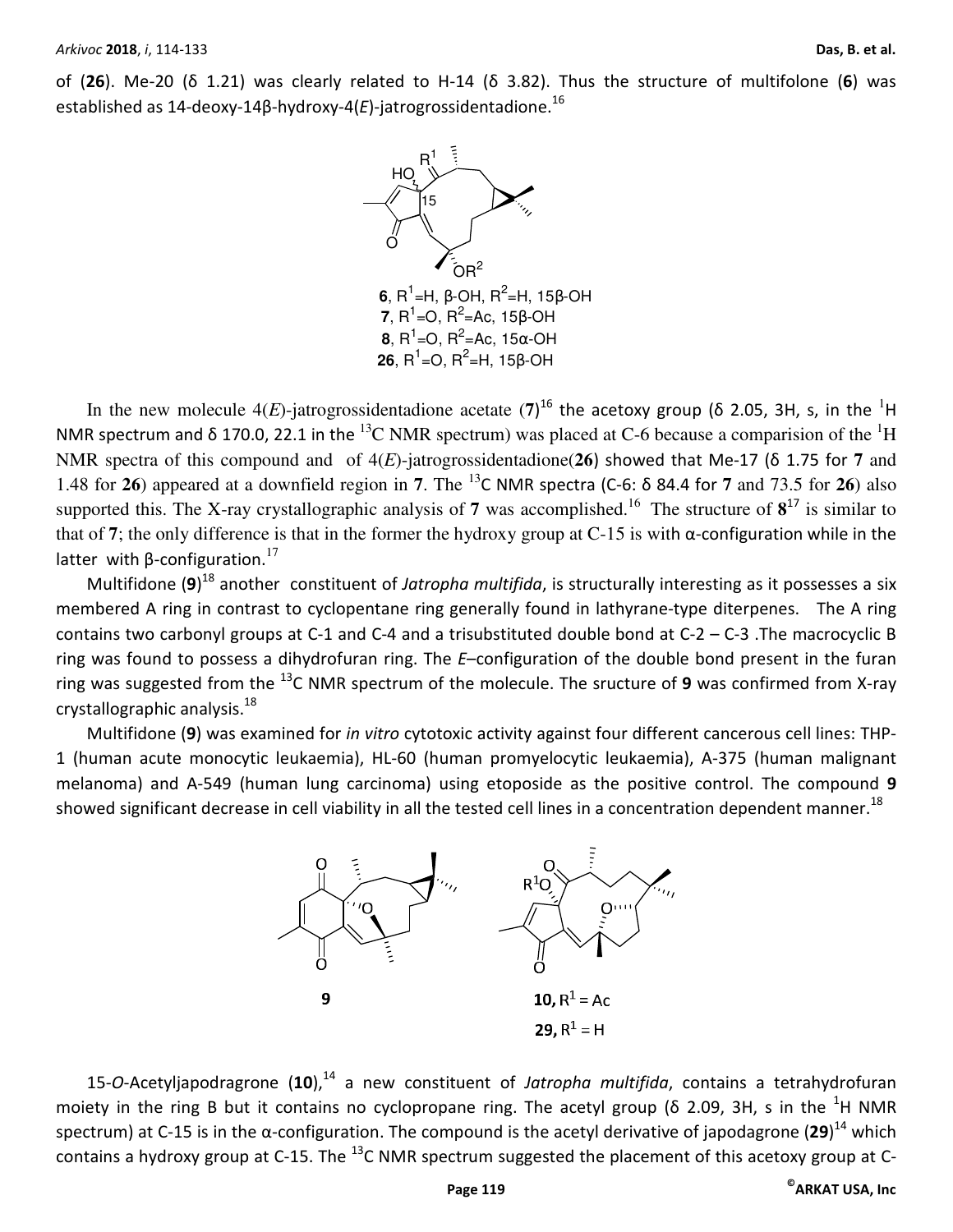15 as this carbon (δ 88.9) showed a downfield shift compared to the corresponding carbon (δ 82.4) of japodagrone. In the <sup>1</sup>H NMR spectrum H-1 showed a downfield shift (δ 7.30 in **10** and 6.80 in **29**). 2D NMR spectra also supported the structure of **10**. 14

In other new constituent, a lathyrane type diterpene 11,<sup>14</sup> a trisubstituted double bond is situated at C-5– C-6 position instead of C-4–C-5 position and the other at C-1–C-2. The structure is related to that of 4Ejatrogrossidentadione (26).<sup>17</sup> The compound contains a hydroxy group at C-15. From the NOESY experiment H-4 and OH-15 was suggested to be α and β oriented respectively.<sup>14</sup>



Multifidanol (**12**) <sup>13</sup> and multifidenol (**13**) <sup>13</sup> two new diterpenes of *Jatropha multifida,* possess cyclopentanol A ring (instead of cyclopentanone). The structures of these two compounds are closely related. In multifidanol (**12**) C-1, C-2-bond is saturated while this bond is unsaturated in multifidenol (**13**). Both the compounds contain other two hydroxyls and a keto group. On the basis of 1D and 2D NMR spectral correlations these two hydroxyls were placed at C-6 and C-15 positions while the keto group at C-14. All the three –OH groups were found to have  $\alpha$  - configuration.<sup>13</sup>

Multifidanol (**12**) and multifidenol (**13**) were evaluated for cyctotoxic activity (*in vitro*) against different cancerous cell lines using doxorubicin as the positive control. Both the compounds exhibited promising activity against some of these cell lines. It was observed that the absence of the double bond at C-1, C-2 enhanced the activity of multifidanol (**12**) against A-549 and MCF-7cell lines but the presence of a double bond at this position increased the activity of multifidenol (13) against Neuro-2aHeLa and MDA-231 cell lines.<sup>13</sup>

The antibacterial activity of **12** and **13** was also tested against some bacterial organisms using neomycin as the positive control. Compound **12** showed impressive activity against *Bacillus subtilis* and *Escherichia coli* but compound **13** showed selective activity against *Staphylococcus aureus*. 13



From *Jatropha multifida* another novel diterpene, multidione (**14**) <sup>19</sup> was isolated. The structure of the compound was settled from 1D and 2D NMR spectra. The spectra indicated that multidione possess a 2,4 disubstituted phenolic moiety containing a methyl group at C-2 and a long side chain at C-4. The side chain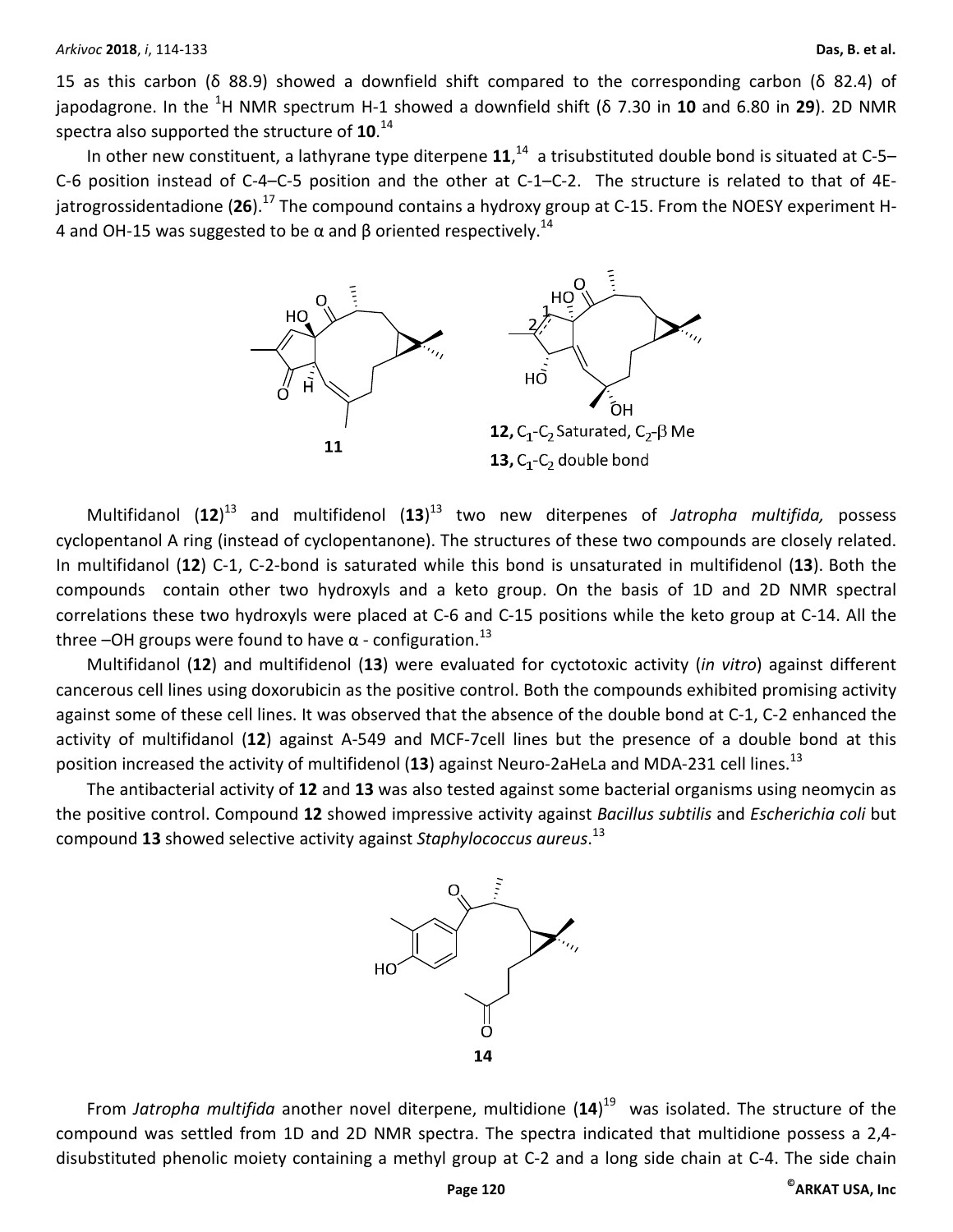was found to have four methyl groups, two carbonyl groups and a cyclopropane ring which were properly placed in the molecule by spectral correlations.The relative stereochemistry of the side chain was established from NOESY experiment and interproton or heteronuclear coupling constants. Ring B of the lathyrane skeleton has been cleaved to produce the side chain. Multidione (**14**) has possibly been derived biogenetically from a related diterpene.<sup>19</sup>

Along with the new diterpenes several known diterpenes were also isolated for the first time from Jatropha multifida. These compounds included jatropholones A (23)<sup>13,14</sup> and B (24),<sup>14</sup> 4-(*E*)-jatrogrossidentadione (26),<sup>14,16,17</sup> 15-*epi*-4-(*E*)-jatrogrossidentadione (27),<sup>14,16-18</sup> jatrophone (28),<sup>16-18</sup> japodagrone (29)<sup>13,14</sup> and jatrothrin (30).<sup>13</sup> jatrophone (28) was reported earlier to exhibit promising antileukemic activity against P-388 lymphocytic leukemia and also cytotoxicity against KB cell culture.<sup>22</sup>



## **2.2 Lignans**

From *Jatropha gossypifolia* several lignans have been isolated (Table 2; Figure 1). These lignans are dibenzyl and arylnaphthalide types. Some of the molecules contain butyrolactone and butyrolactol moieties. Both *trans* (*E*)- and *cis* (*Z*)- configurations of the olefinic double bonds present in the molecules are observed. They also possess (*S*) as well as (*R*) stereochemistry.

| <b>No</b>      | <b>Name</b>                 | <b>Structure</b> | Reference |
|----------------|-----------------------------|------------------|-----------|
| 1              | Jatrophan                   | 31               | 23, 24    |
| $\overline{2}$ | Gadain                      | 32               | 24        |
| 3              | Prasanthaline               | 33               | 25        |
| 4              | Dihydroprasanthaline        | 34               | 26        |
| 5              | Arylnaphthalide lignan      | 35               | 27        |
| 6              | Gossypifan                  | 36               | 28        |
| 7              | Isogadain                   | 37               | 29        |
| 8              | Gossypiline                 | 38               | 30        |
| 9              | Jatrodien                   | 39               | 31        |
| 10             | Gossypidien                 | 40               | 32        |
| 11             | 4'-O-Demethylretrochinensin | 41               | 33        |
| 12             | Jatrolactol                 | 42               | 34        |

|  |  |  |  | Table 2. Lignans isolated from Jatropha gossypifolia <sup>a</sup> |  |
|--|--|--|--|-------------------------------------------------------------------|--|
|--|--|--|--|-------------------------------------------------------------------|--|

<sup>a</sup> All the lignans are new compounds.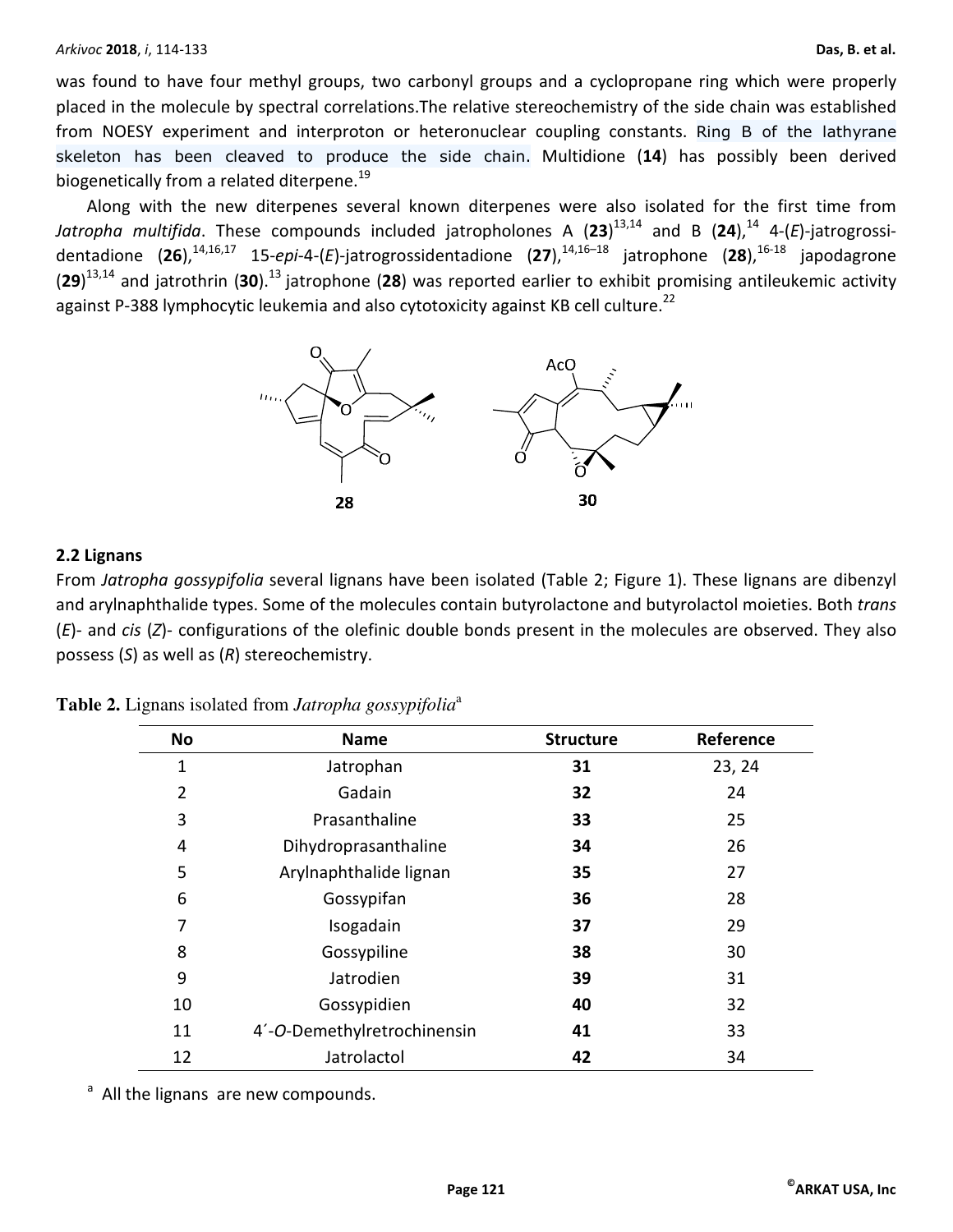Jatrophan (**31**) is the first lignan reported from the genus *Jatropha*. 23,24 Its structure was deduced from its spectral data and X-ray crystallographic analysis. The compound contains a trans (*E*)-olefinic double bond. On the other hand, gadain (**32**), another new lignan constituent of the same plant contains a cis (*Z*)-olefinic double bond.<sup>24</sup> In the <sup>1</sup>H NMR spectra the olefinic proton of jatrophan (**31**) appeared at δ 7.54 (1H, d, *J* =1.6 Hz) while that of gadain (**32**) at δ 6.59 (1H, d, *J* =1.6 Hz). An interesting *cis-trans* isomerisation of gadain (**32**) was observed when its NMR spectra in CDCl<sub>3</sub> were studied. This transformation was assumed to be catalyzed by the usual trace of HCl present in CDCl<sub>3.</sub> In fact, when 32 was kept in HCl (1.0 M) for 72 h it changed to its trans (*E*) isomer. The structure as well as stereochemistry [(*S*)] of gadain was confirmed from its synthesis from jatrophan (31) (Scheme 1). The latter was demethylated with BBr<sub>3</sub> to produce a dihydoxy derivative which on treatement with bromochloromethane afforded the *trans* (*E*)-isomer (**37**) of gadain (**32**). This isomeric compound yielded gadain (32) by UV irradiation.<sup>24</sup> Isogadain (37) was also isolated later from Jatropha *gossypifolia*. 29





Various chemical conversions and synthetic studies of jatrophan (**31**) and gadain (**32**) were performed (Scheme 1).24,35,36 On treatment with DDQ the former yielded retrochinensin (**43**) while the latter produced justicidin *E* (**44**), both the products are naturally occurring aryl naphthalide lignans. Another natural aryl naphthalide lignan, justicidin B (45) was also prepared from jatrophan (31) by NBS treatment.<sup>24</sup>

A total synthesis of jatrophan in racemic form started with the Stobbe condensation of piperonal (**46**) with dimethyl succinate followed by methylation to yield a diester (**48**) (Scheme 2). A second Stobbe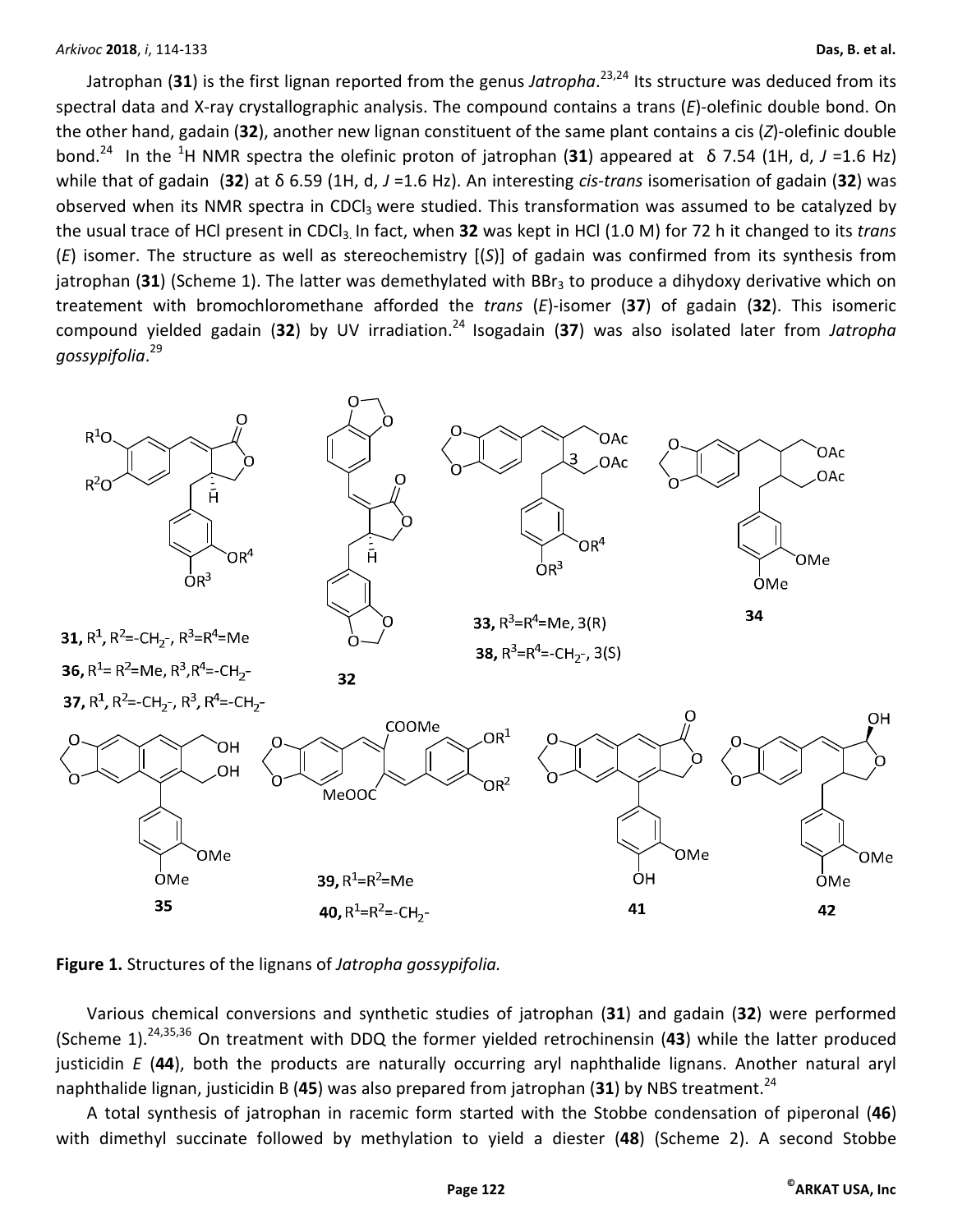condensation of this diester with veratraldehyde and subsequent Bouveault-Blanc reduction generated  $(\pm)$ -jatrophan.<sup>35</sup>

Another butyrolactone lignan, gossypifan (**36**), structurally related to jatrophan (**31**), was isolated from the aerial parts of *Jatropha gossypifolia*. The compound also possesses an olefinic trans (*E*)- double bond and (*S*) stereoconfiguration. Two aromatic rings with their functionalities have been interchanged in **36**. 28

Two dibenzyl lignans (without having butyrolactone moiety), prasanthaline (**33**) <sup>25</sup> and gossypiline (**38**) 30 are also the constituents of *Jatropha gossypifolia*. The occurrence of dihydroprasanthaline (**34**) in the plant was also reported.<sup>26</sup> The structures of the compounds, **33** and **38** (established from the spectral data) are related. The difference is that prasanthaline (**33**) contains one methylenedioxy and two methoxy groups while gossypiline (**38**) contains two methylenedioxy groups. However, the stereochemistry of these two compounds are opposite; compound **33** bears (*R*)- configuration but **38** (*S*)- configuration.



**Scheme 1.** Chemical conversions of jatrophan (31) and gadain (32).<sup>24,35,36</sup>

Prasanthaline (**33**) <sup>25</sup> and gossypiline (**38**) <sup>30</sup> were prepared from the natural lignans, suchilactone (**50**) and isogadain (**37**) respectively (Scheme 3) by reduction with lithium aluminium hydride followed by acetylation with acetic anhydride and pyridine. Thus the structures (along with the stereochemistry) of the two compounds were confirmed.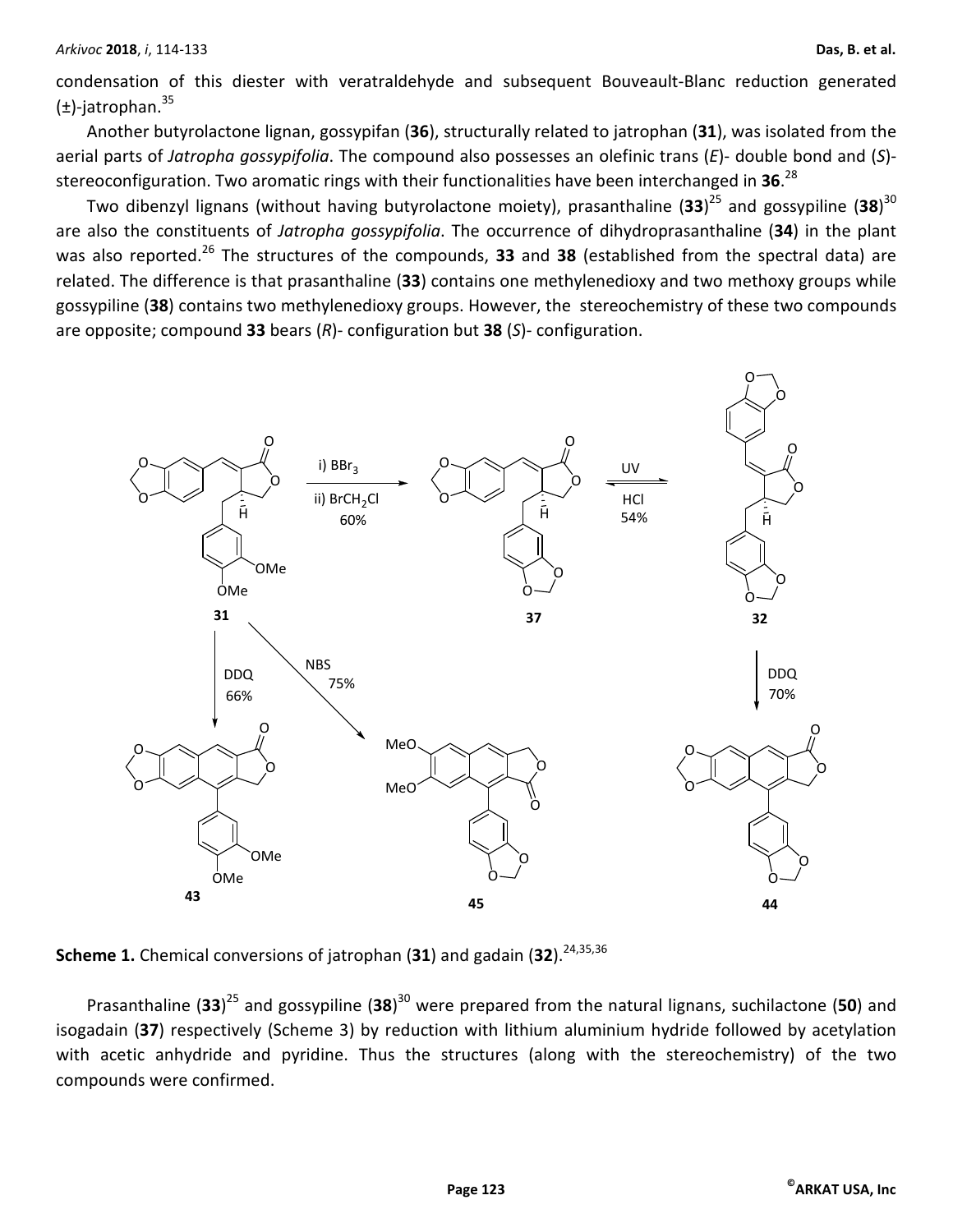

**Scheme 2.** Synthesis of ( $\pm$ )-jatrophan.<sup>35</sup>



**Scheme 3.** Preparation of prasanthaline (33) and gossypiline (38).<sup>25,30</sup>

Chemical investigation on the same plant, *Jatropha gossypifolia*, resulted in the isolation of two aryl naphthalide lignans, 2,3-bis(hydroxymethyl)-6,7-methylenedioxy-1-(3´,4´-dimethoxyphenyl)naphthalene (**35**) 27 and 4´-O-demethyl retrochinensin (41).<sup>33</sup> In the <sup>1</sup>H NMR spectrum of 35 two hydroxyls (δ 3.05) appeared as a broad signal. The methylene protons at C-2 and C-3 resonated at δ 4.55 (2H, s) and 4.85 (2H, s) indicating their association with the hydroxyls as  $-CH_2OH$ . The <sup>13</sup>C NMR spectral data ( $\delta$  60.71, C-2; 65.25, C-3) also supported this. The substitution pattern of the molecule **35** was confirmed from the analysis of its mass spectrum. The spectral data of **41** revealed that its sructure is similar to that of retrochinensin (**43**) but it contains a hydroxyl group at C-4' instead of a methoxy group present in the latter. The compound **35** was synthesised from jatrophan (**31**) (Scheme 4) by oxidative cyclization with DDQ followed by reduction with lithium aluminium hydride. The compound was also prepared from prasanthaline (**33**) by treatment with DDQ and subsequent deacetylation of the product with 10% aqueous methanolic KOH solution (Scheme 4).<sup>35</sup>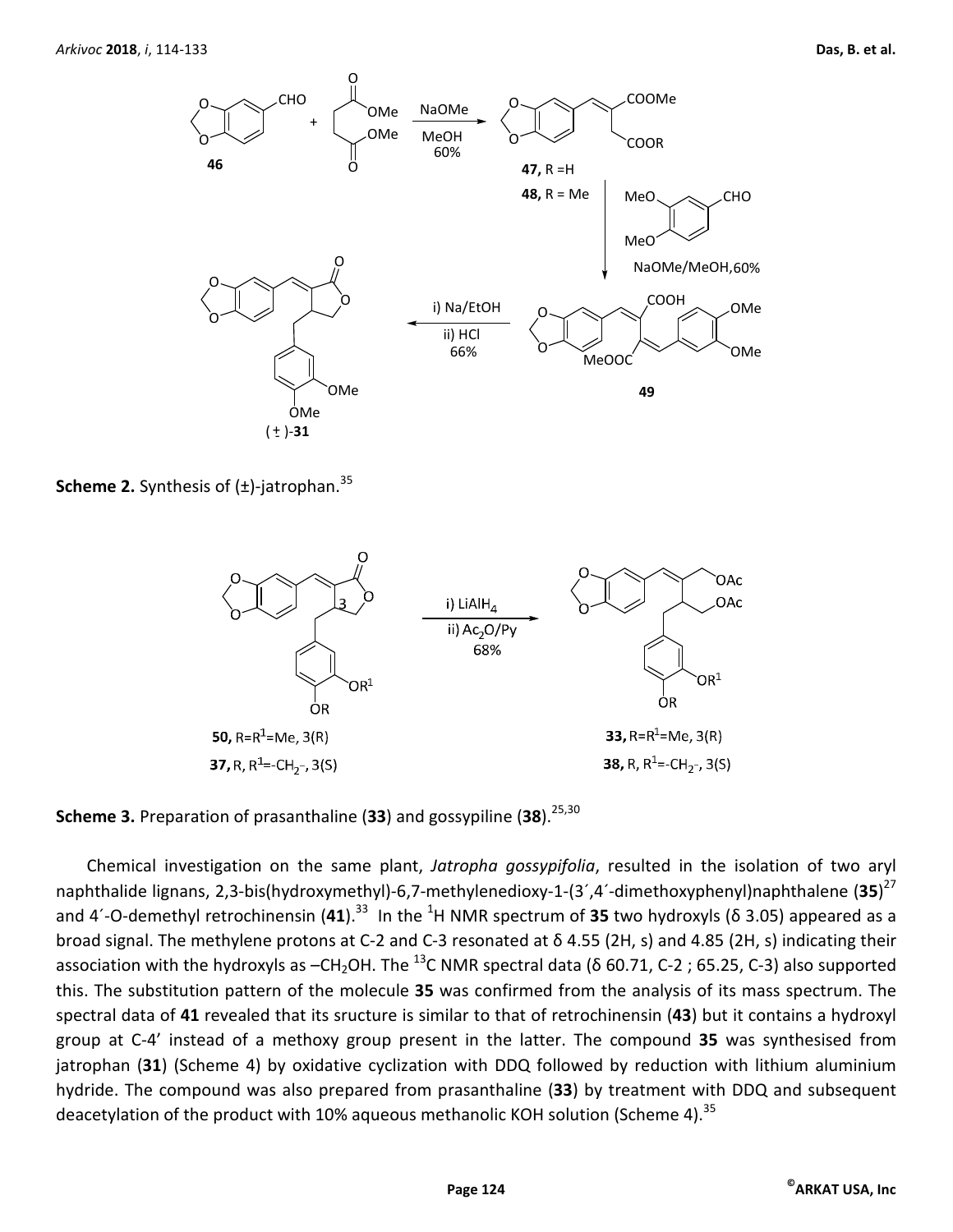



Two novel lignans, jatrodien (**39**) <sup>31</sup> and gossypidien (**40**) <sup>32</sup> each containing two olefinic trans (E)-double bonds, were isolated from *Jatropha gossypifolia*. The <sup>1</sup>H NMR spectrum of **39** showed the appearance of two deshielded olefinic protons at C-7 and C-7' at  $\delta$  7.76 and 7.72 (1H each, s). On the other hand, in the <sup>1</sup>H NMR spectrum of **40** the two deshielded olefinic protons appeared at δ 7.82 (s 2H, H-7 and H-7') The compound **40** is symmetrical and the  $^{13}$ C NMR spectrum revealed the signals for only 11 carbons present in the half of the molecule. The total syntheses of **39** and **40** involving Stobbe condensation were also accomplished. These two compounds represent the intermediates in Haworth's biosynthetic scheme for the formation of lignans.<sup>31,32</sup>

Jatrolactol (42)<sup>34</sup> is an another new lignan of *Jatropha gossypifolia*. The <sup>1</sup>H and <sup>13</sup>C NMR spectral data suggested that the compound is structurally related to jatrophan (**31**). They possess two 1,3,4–trisubstituted aromatic rings, a trisubstituted olefinic double bond, one methylenedioxy and two methoxy groups. The difference is that jatrophan contains a lactone ring while jatrolactol a lactol group at C-9. The H-9 in jatrolactol (42) appeared at δ 5.32 in its <sup>1</sup>H NMR spectrum and C-9 at δ 108.4 in the <sup>13</sup>C NMR spectrum. The βconfiguration of the hydroxyl at C-9 was settled from its 2D NMR spectra. The compound on oxidation with Fétizon's reagent yielded jatrophan  $(31)$  and thus its structure was confirmed.<sup>34</sup>

## **2.3 Coumarinolignans**

Coumarinolignans contain a coumarin moiety linked with a phenyl propanoid unit through a 1,4-dioxane bridge. From *Jatropha gossypifolia* five new coumarinolignans, viz., venkatasin (**52**),<sup>37</sup> jatrorins A (**53**) and B (54),<sup>38</sup> jatrocins A (55) and B (56)<sup>39</sup> along with the known compounds, propacin (57)<sup>40</sup> and cleomiscosin A (**58**) <sup>41</sup> were isolated (Figure 2).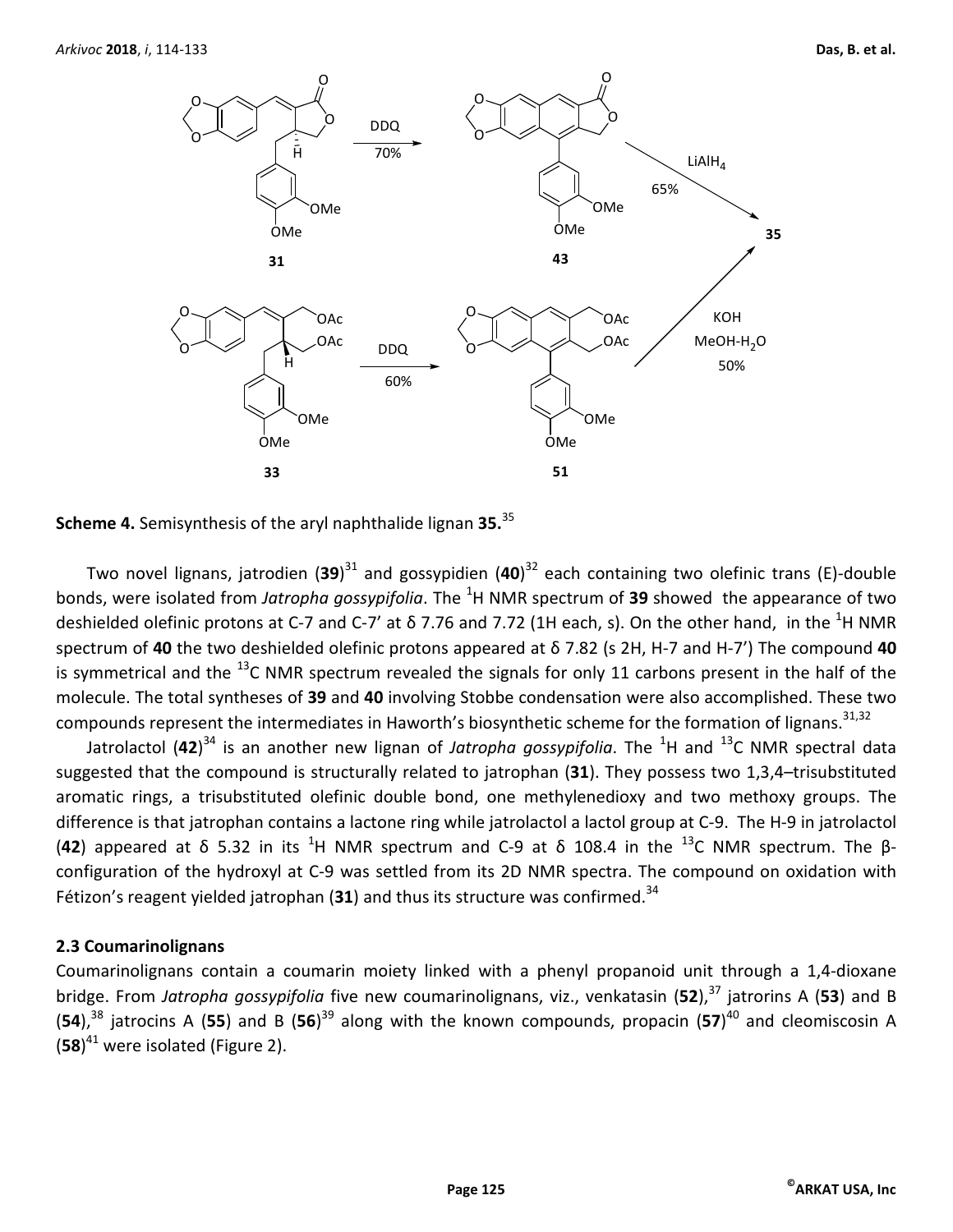

**Figure 2.** Structures of the coumarinolignans of *Jatropha gossypifolia* and of cleomiscosin A diacetate (**59**).

Venkatasin (52) is the first acetylated coumarinolignan obtained from nature.<sup>37</sup> The structure of the compound was established from its  ${}^{1}$ H and  ${}^{13}$ C NMR spectral data. The compound contains a hydroxyl group (phenolic) at C-4´and an acetoxy group at C-9´. A direct comparison of the <sup>1</sup>H NMR spectrum of venkatasin (**52**) with that of authentic cleomiscosin A (58) showed that the signals for H<sub>2</sub>- 9' of 52 resonated at δ 4.42 – 4.28 (m) but the signals for these two protons of **58** appeared at δ 3.81 (1H, dd, *J* =13.0, 2.0 Hz and 3.56 ( 1H, dd, *J* =13.0, 3.0 Hz). This observation suggested to place the acetoxy group ( $\delta$ 2.04, 3H, s in the <sup>1</sup>H NMR spectrum and δ 20.62 in the <sup>13</sup>C NMR spectrum) at C-9' of venkatasin (**52**). The acetylated product of **52** was found to be identical to cleomiscosin A diacetate (**59**). The regioselective acetylation of the hydroxyl group (alcoholic) at C-9<sup>'</sup> of cleomiscosin A (58) using NaHSO<sub>4</sub>·SiO<sub>2</sub> catalyst<sup>42</sup> afforded venkatasin (52), thus confirming the structure of the latter as 9´-O-acetyl cleomiscosin A. Venkatasin (52) was also directly synthesised<sup>43</sup> from cleomiscosin A diacetate (**59**) by applying NH4OAc as the catalyst for selective deprotection of aromatic acetate group (Scheme 5).



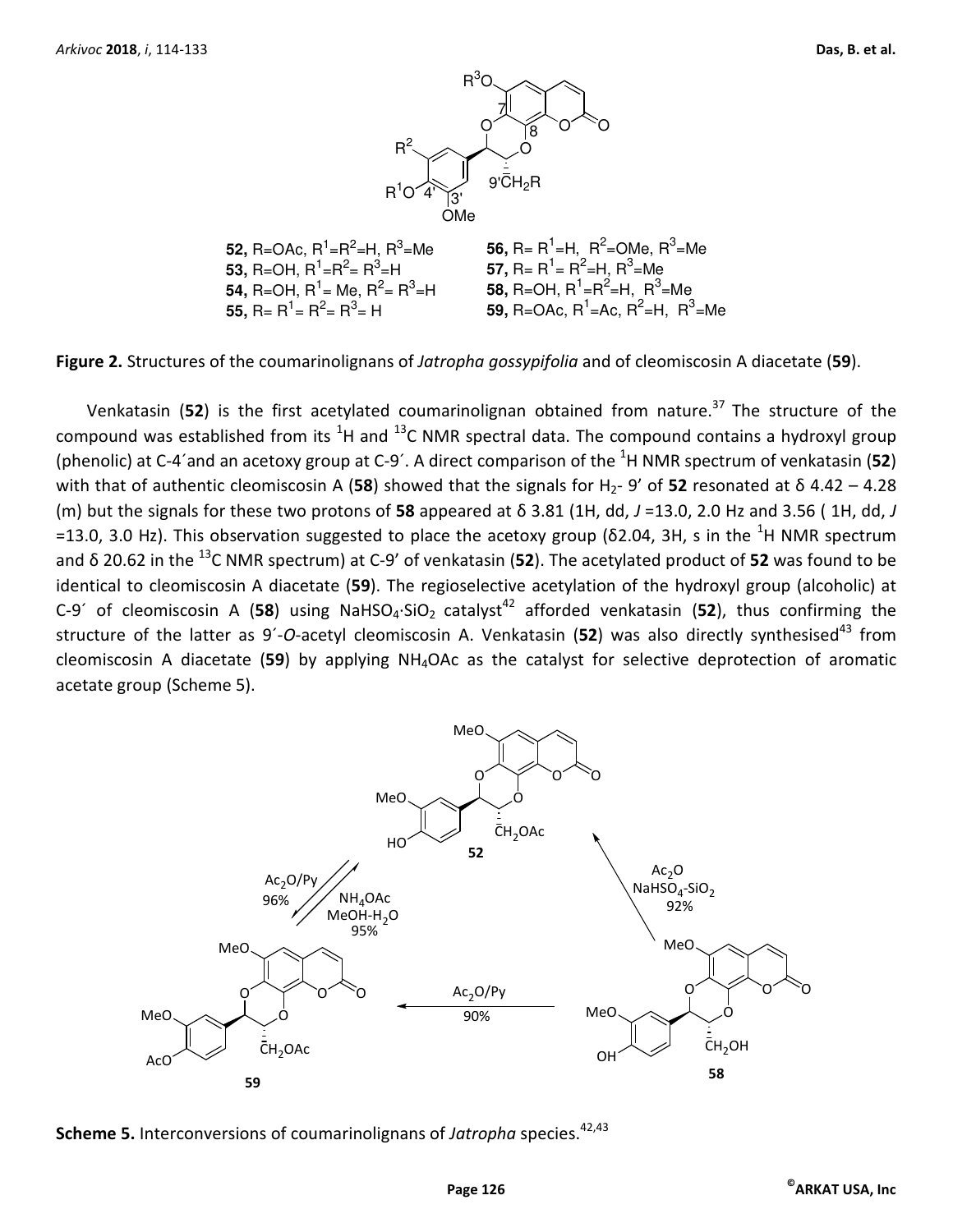Other two cleomiscosin A derivatives, jatrorins A (**53**) and B (**54**) were isolated from *Jatropha gossypifolia*. Jatrorin A (**53**) is 6-*O*-demethyl derivative while jatrorin B (**54**) is 6-*O*-demethyl-4´-*O*-methyl derivative of cleomiscosin A (**58**). The structures of these two compounds, **53** and **54** were clearly derived from detailed analysis of their  ${}^{1}$ H and  ${}^{13}$ C NMR spectra.<sup>38</sup>

From the whole plant of *Jatropha gossypifolia* two new propacin analogues, jatrocins A (**55**) and B (**56**) were also isolated. Jatrocin A was characterized as 6-*O*-demethylpropacin and jatrocin B as 5´-methoxypropacin.<sup>39</sup>

Cleomiscosin A (**58**) was also obtained from *Jatropha multifida*. 16-18 The compound is known to possess cytotoxic and anti-HIV properties. It also exhibits immunomodulatory and liver protective activities.<sup>44</sup>

#### **2.4 Other constituents**

Besides diterpenes, lignans and coumarinolignans some other constituents were also isolated from the investigated *Jatropha* species.

Three deoxypreussomerins, palmarumycins JC 1 (**60**), JC 2 (**61**) and CP 1 (**62**), were isolated from a collection of the stem of *Jatropha curcas* (Table 1).<sup>45</sup> The first two compounds, 60 and 61 are new deoxypreussomerins while **62** is a known compound. All these compounds were characterized from spectral evidence. The <sup>1</sup>H NMR spectrum of JC 1 showed the signals at  $\delta$  3.56 (1H, dd, J = 4.5, 3.0 Hz), 3.64 (1H, d, J = 4.5 Hz) and 5.47 (1H, d,  $J = 3.0$  Hz) corresponding to three oxymethine protons. The <sup>13</sup>C NMR spectrum also revealed the signals of three oxymethine carbons ( $\delta$  53.3, 50.5 and 60.4). The <sup>1</sup>H-<sup>1</sup>H COSY and HMBC experiments suggested the presence of a hydroxy group at C-1 and an epoxide ring at C-2, C-3. The βconfigurations of HO-1, H-2 and H-3 were settled by comparision of the spectral data and optical property of JC-1 with those of related compounds. The X-ray crystallographic analysis of 60 was also performed.<sup>45</sup> The hydroxyl group at C-1 of JC-1 was oxidised to a keto group in JC-2 (61). The <sup>1</sup>H NMR spectrum of JC-2 showed the signal of a chelated –OH group (δ 12.27, 1H, brs). The spectrum also indicated that C-2 was not oxygenated but C-3 is oxygenated. A hydroxyl group was placed at this position. The β-configuration of this hydroxyl group was suggested from the observation that JC-2 showed almost opposite optical rotation to that of the compound of similar system having α-OH group at C-3.



The isolation of these compounds, **60**, **61** and **62** in reasonable quantities indicated their presence as constituents and excluded their occurrence in any endophytic fungus present in the plant. These compounds were examined to possess impressive antibacterial activity against the organism *Staphylococcus aureus.* Their activity was comparable to that of the standard compound, penicillin G.<sup>45</sup>

From the roots of *Jatropha gossypifolia* the phenolic compounds, tetradecyl-(*E*)-ferulate (**63**), ferulic acid (**64**) and fraxetin (65) were obtained (Figure 3).<sup>46</sup> The first compound (63) is a new natural product and the other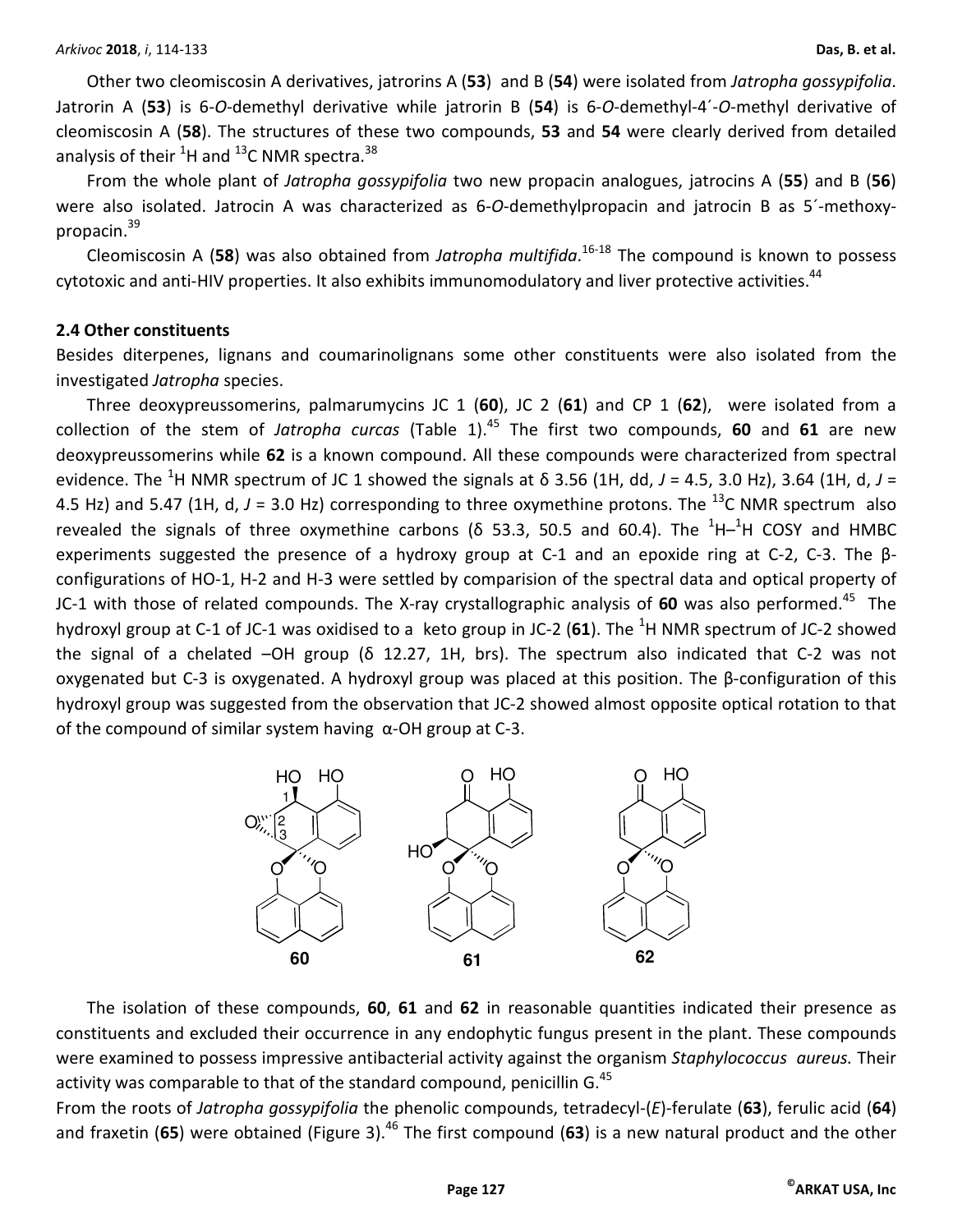two compounds (**64** and **65**) were reported for the first time from the species. Compound **63** was also obtained from *Jatropha curcas* and *Jatropha multifida*. 13–15

A new minor imidazole derivative, 4-butyl-2-chloro-5-formyl-1*H*-imidazole (**66**) was obtained from *Jatropha curcas*. <sup>47</sup> The molecule is structurally impressive as it is associated with various functionalities. Three functionalities (-Cl, -Bu and -CHO) were placed at C-2, C-4 and C-5 respectively on the basis of its 1D and 2D NMR spectral data. The compound was found to possess significant antibacterial activity. This imidazole derivative was also isolated from *Jatropha multifida*. 14

*Jatropha curcas* also yielded 2-methoxyanthraquinone (**67**), scopoletin (**68**), 3-O-(*Z*)-coumaroyl oleanolic acid (69) and tomentin (70),<sup>15</sup> and *Jatropha multifida* yielded pictolinarigenin (71)<sup>16,17</sup> and fraxidin (72).<sup>13</sup>



**Figure 3.** Structures of miscellaneous constituents of *Jatropha* species.

# **3. Conclusion**

In the present article we have described our phytochemical investigation on three *Jatropha* species *viz*., *Jatropha gossypifolia. Jatropha curcas* and *Jatropha multifida* which resulted in the isolation of a large number of their chemical constituents. These constituents are of different types: diterpenes, lignans, coumarinolignans, flavones, coumarins, simple phenolics etc. Some of the compounds possess novel interesting molecular structures. Various chemical transformations and synthetic studies on several constituents were performed. Antibacterial and anticancer activities of some of the isolates are impressive.

## **Acknowledgements**

The authors thank Council of Scientific and Industrial Research (CSIR) and University Grants Commission (UGC), New Delhi for financial assistance and they are also grateful to their collegues (whose names are mentioned in the References) for their scientific contribution.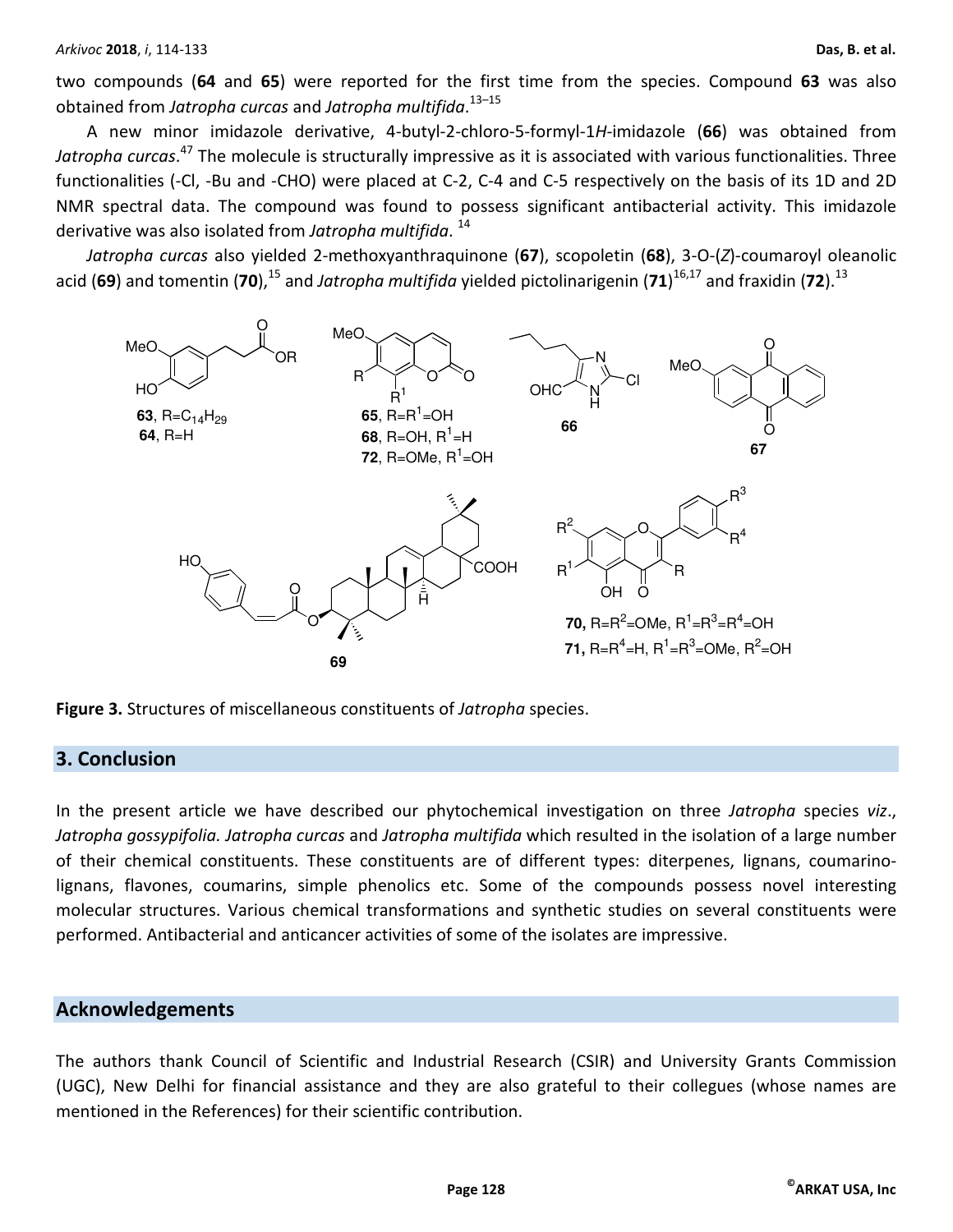## **References**

- 1. Hartwell, J. L., *Lloydia* **1969**, *32*, 153.
- 2. Chatterjee, A., Das, B., Adityachaudhury, N., Debkirtaniya, S. *Ind. J. Agric Sci*. **1980**, *50*, 637.
- 3. Banerji, J., Das, B., Bose, P., Chakrabarti, R., Chatterjee, A. *Traditional Medicine*, Oxford & IBH Publishing, New Delhi, India, Mukherjee, B.Ed. 1993.
- 4. Das, B., Das, R. *Indian Drugs* **1994**, *31*, 562.
- 5. Openshaw, K. *Biomass Bioenergy* **2000**, *19*, 1. https://doi.org/10.1016/S0961-9534(00)00019-2
- 6. Zhang, X.-P., Zhang, M.-L., Su, X.-H., Huo, C.-H., Gu, Y.-C., Shi, Q.-W., *Chem. Biodiver*. **2009**, *6*, 2166. https://doi.org/10.1002/cbdv.200700461
- 7. Kosalge, S. B., Pursule, R. A., *J. Ethnopharmacol*. **2009**, *121*, 456. https://doi.org/10.1016/j.jep.2008.11.017
- 8. (a) Martinez-Herrera, P., Siddhuraju, Francis, G., Davila-Ortiz, G, Becker, K, Food Chem., **2006**, *96*, 80; (b) Ceasar, S. A., Ignacimuthu, S. *Renew. Sustain. Energy Rev*. **2011**, *15*, 5176. https://doi.org/10.1016/j.rser.2011.07.039
- 9. (a)Liu, J.-Q., Yang, Y.-F., Xia, J.-J., Li, X.-Y., Li, Z.-R., Zhou, L., Qiu, M.-H. *Phytochemisty* **2015**, *117,* 462. https://doi.org/10.1016/j.phytochem.2015.07.002 (b) Sabandar, C. W., Ahmat, N., Jaafar, F. M., Sahidin, I. *Phytochemistry* **2013**, *85*, 7. https://doi.org/10.1016/j.phytochem.2012.10.009 (c) Abdel-Fattah, M.R. *Bot. J. Linn. Soc.* **1987**, *94*, 293. https://doi.org/10.1111/j.1095-8339.1987.tb01052.x
- 10. Felix-Silva, J., Giordani, R. B., Antonio, da Silva-Jr, A., Zucolotto, S. M., Fernandes-Pedrosa, M. De Freitas *Evid.-based Complement. Altern. Med*. **2014**, *2014,* 1.
- 11. Fatokun, O. T., Liberty, O., Eslevo, K., B., Okhale, S. E., Kunle, O. F. *Arch.Curr. Res. Int*. **2016**, *5*, 1. https://doi.org/10.9734/ACRI/2016/28793
- 12. Ravindranath, N., Venkataiah, B., Ramesh, C., Jayaprakash, P., Das, B. *Chem Pharm Bull*. **2003**, *51*, 870. https://doi.org/10.1248/cpb.51.870
- 13. Kanth, B. S., Kumar, A. S., Shinde, D. B., Babu, K. H., Raju, T. V., Kumar, C. G., Sujitha, P., Das, B. *Bioorg. Med. Chem. Lett*. **2011**, *21*. 6808. https://doi.org/10.1016/j.bmcl.2011.09.032
- 14. Das, B., Ravikanth, B., Laxminarayana, K., Ramarao, B., Raju, T. V. *Chem. Pharm. Bull*. **2009**, *57*, 318. https://doi.org/10.1248/cpb.57.318
- 15. Ravindranath, N., Reddy, M. R., Ramesh, C., Ramu, R., Prabhakar, A., Jagadeesh, B., Das, B. *Chem. Pharm. Bull.* **2004**, *52*, 608. https://doi.org/10.1248/cpb.52.608
- 16. Das, B., Ravikanth, B., Reddy, K. R., Thirupathi, P., Raju, T. V., Sridhar, B. *Phytochemistry* **2008**, *69*, 2639. https://doi.org/10.1016/j.phytochem.2008.08.011
- 17. Das, B., Kumar, A. S., Kumar, J. N., Raju, T. V. *Nat. Prod. Res*. **2010**, *24*, 1510. https://doi.org/10.1080/14786411003792207
- 18. Das, B., Reddy, K. R., Ravikanth, B., Raju, T. V., Sridhar, B., Khan, P. U., Rao, J. V. *Bioorg. Med. Chem. Lett*. **200**9, *19*, 77. https://doi.org/10.1016/j.bmcl.2008.11.014
- 19. Das, B., Laxminarayana, K., Krishnaiah, M., Srinivas, Y., Raju, T. V. *Tetrahedron Lett*. **2009**, *50*, 4885.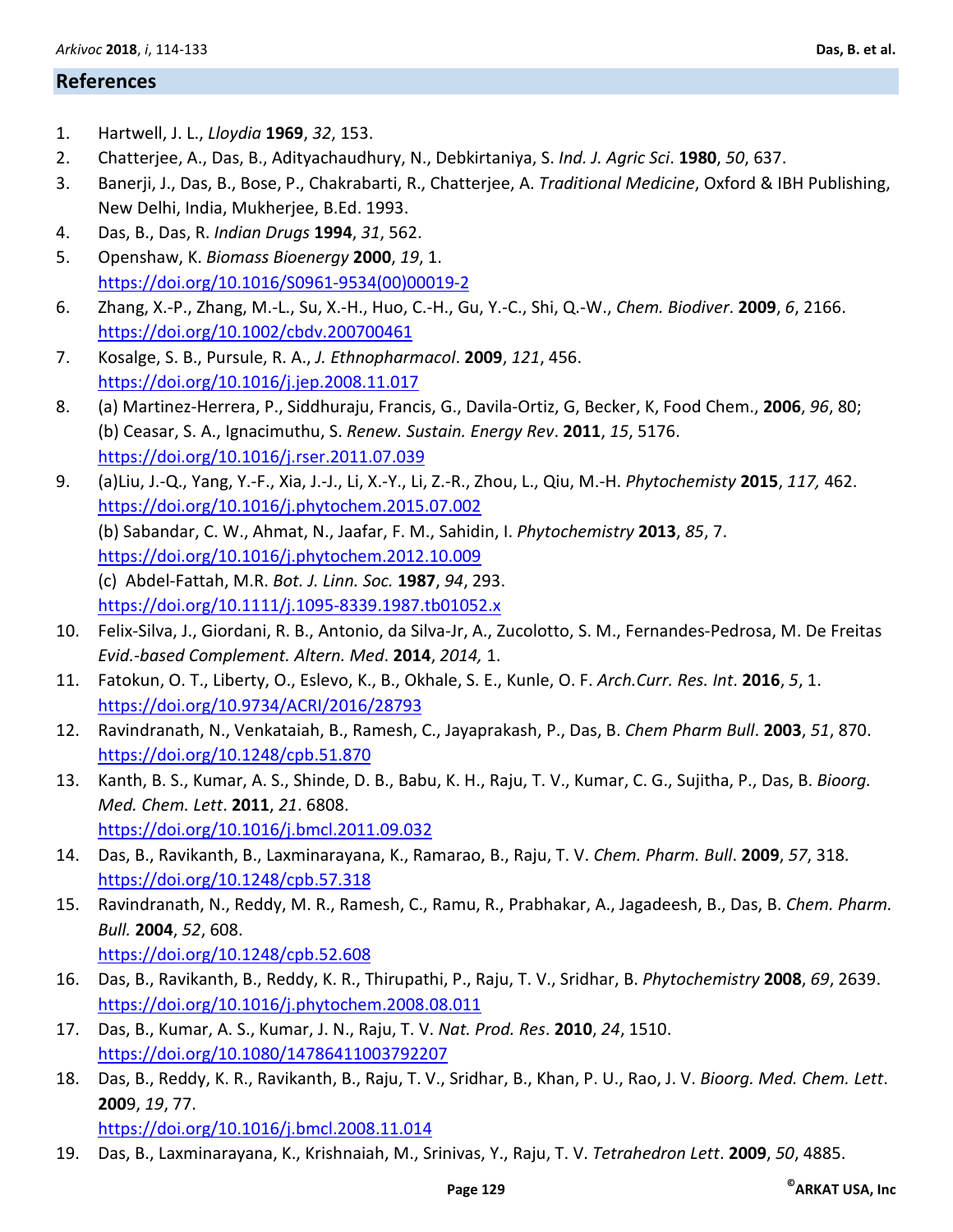https://doi.org/10.1016/j.tetlet.2009.06.054

- 20. Das, B., Venkataiah, B. *Biochem. Syst. Ecol*. **1999**, *27*, 759. https://doi.org/10.1016/S0305-1978(98)00132-X
- 21. Ravindranath, N., Ramesh, C., Das, B. *Biochem. Syst. Ecol*. **2003**, *31*, 431. https://doi.org/10.1016/S0305-1978(02)00166-7
- 22. Kupchan, S. M., Sigel, C. W., Matz, M. J., Renauld, J. A. S., Haltiwagner, R. C., Bryan, R. F. J. *J. Am. Chem. Soc*. **1970**, *92*, 4476. https://doi.org/10.1021/ja00717a066
- 23. Chatterjee, A., Das, B., Pascard, C., Prange, T. *Phytochemistry* **1981**, *20*, 2047. https://doi.org/10.1016/0031-9422(81)84070-8
- 24. Banerji, J., Das, B., Chaterjee, A., Shoolery, J. N. *Phytochemistry* **1984**, *23*, 2323. https://doi.org/10.1016/S0031-9422(00)80544-0
- 25. Chatterjee, A., Das, B., Chakrabarti, R., Bose, P., Banerji, J., Banerji, A., Budzikiewicz, H. *Indian J. Chem*. **1988**, *27B*, 740.
- 26. Banerji, J., Bose, P., Das, B. *Indian J.Chem*. **1989**, *28B*, 711.
- 27. Das, B., Banerji, J. *Phytochemistry* **1988**, *27*, 3684. https://doi.org/10.1016/0031-9422(88)80799-4
- 28. Das, B., Das, R. *Phytochemistry* **1995**, *40*, 931. https://doi.org/10.1016/0031-9422(95)00400-2
- 29. Das, B., Padma Rao, S., Srinivas, K. V. N. S. *Planta Med*. **1996**, *62*, 90. https://doi.org/10.1055/s-2006-957818
- 30. Das, R., Das, B., Kashinatham, A., *Nat. Prod. Sci*. **1998**, *4*, 238.
- 31. Das, B., Rao, S. P., Srinivas, K. V. N. S., Das, R. *Phytochemistry* **1996**, *41*, 985. https://doi.org/10.1016/0031-9422(95)00729-6
- 32. Das, B., Anjani, G. *Phytochemistry* **1999**, *51*, 115. https://doi.org/10.1016/S0031-9422(98)00727-4
- 33. Das, R., Venkateswarlu, K., Reddy, V. S., Das, B. *Ind. J. Hetero. Chem*. **2004**, *14*, 169.
- 34. Das, B., Jangili. P., Srilatha, M., Das, R. *Ind. J. Hetero. Chem*. **2015**, *25*, 5
- 35. Banerji, J., Bose, P., Chakrabarti, R., Das, B. *Indian J. Chem*. **1993**, *32B*, 709.
- 36. Banerji, J., Das, B. *Heterocycles* **1985**, *23*, 661. https://doi.org/10.3987/R-1985-03-0661
- 37. Das, B., Venkataiah, B., Kashinatham, A. *Nat. Prod. Lett*. **1999**, *13*, 293. https://doi.org/10.1080/10575639908048800
- 38. Das, R., Srinivas, K. V. N. S., Mahendar, I., Venkataiah, B., Das, B. *Chem*.: *An Ind. J.,* **2003**, *1*, 9.
- 39. Das, R., Srinivas, K. V. N. S., Ramu, R., Venkataiah, B., Das, B. *Int. J. Chem. Sci*. **2003**, *1*, 159.
- 40. Das, B., Venkataiah, B., *Biochem. Syst. Ecol*. **2001**, *29*, 213. https://doi.org/10.1016/S0305-1978(00)00049-1
- 41. Das, B., Kashinatham, A., Venkataiah, B., Srinivas, K. V. N. S., Mahender, G., Reddy, M. R., *Biochem. Syst. Ecol*. **2003**, *31*, 1189.
- 42. Das, B., Thirupathi, P., *J. Mol. Catal. A: Chem*. **2007**, *269*, 12. https://doi.org/10.1016/j.molcata.2006.12.029
- 43. Ramesh, C., Mahender, G., Ravindranath, N., Das, B., *Tetrahedron* **2003**, *59*, 1049. https://doi.org/10.1016/S0040-4020(02)01635-6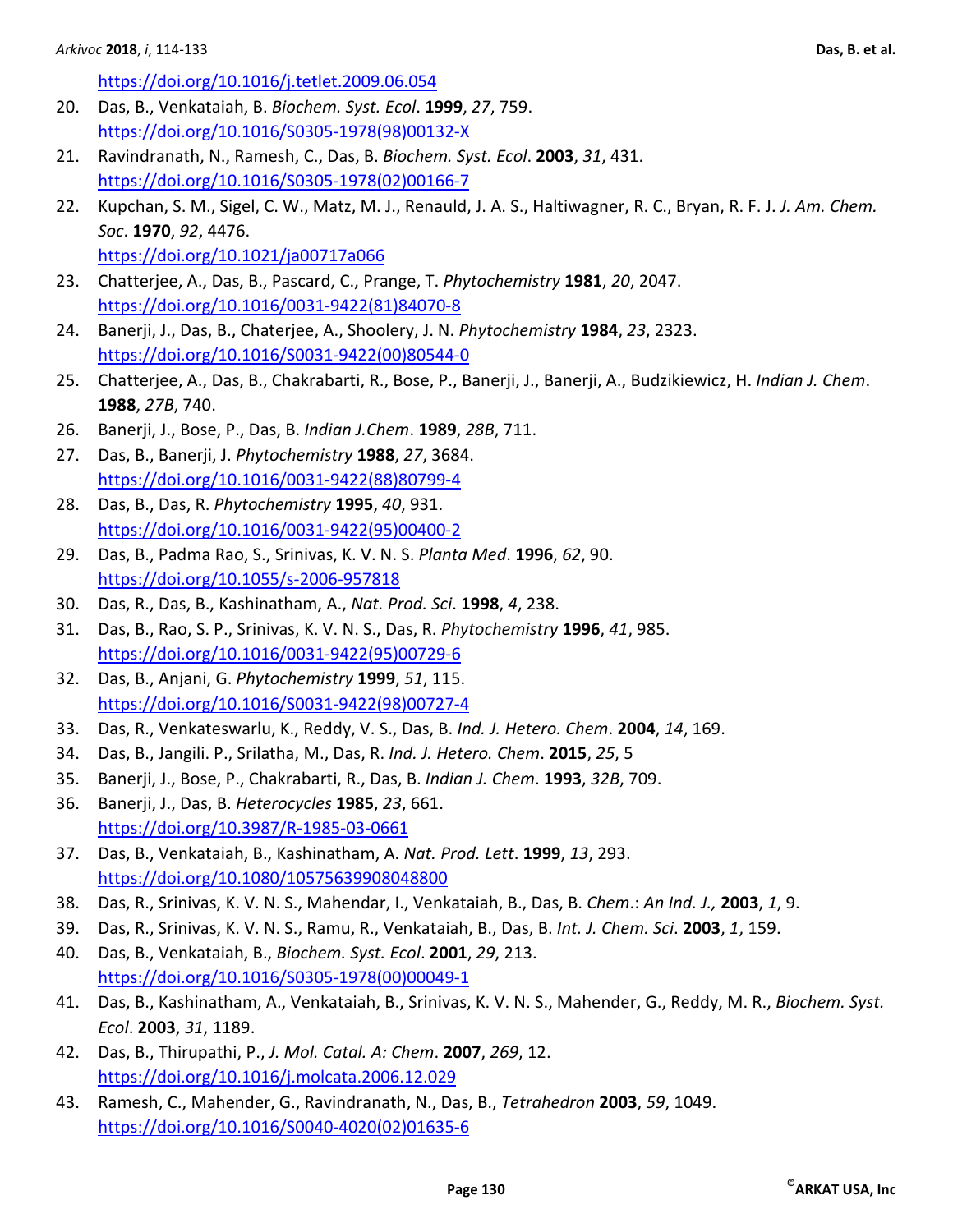- 44. Begum, A. S., Ray, A. B., Sahai M*. Progress in the Chemistry of Organic Natural Products* Springer: Wien, New York, 2010, Vol. 93, p1.
- 45. Ravindranath. N., Reddy, M. R., Mahender, G., Ramu, R., Kumar, K. R., Das, B. *Phytochemistry* **2004**, *65*, 2387
- 46. Das, B., Kashinatham, A., *Indian J. Chem*. **1997**, *36B*, 1077.
- 47. Das, B., Reddy, M. R., Ravindranath, N., Kishore, K. H., Murty, U. S. N., *Indian J. Chem*. **2005**, *44B*, 1119.

# **Authors' Biographies**



**Dr. Biswanath Das** is an Indian Organic Chemist. He works on the chemistry of natural products and synthesis of bioactive organic compounds. He has carried out his research in different famous scientific organizations, such as, Calcutta University (Kolkata, India), Indian Institute of Chemical Technology (Hyderabad, India) and Virginia Polytechnic Institute and State University (US). He has several publications and patents to his credit. He has delivered lectures in various national and international seminars and symposia. Dr. Das is honored with different prestigious awards. He is highly optimistic about Indian research on natural products.



**Dr. N. Salvanna** is working as an assistant professor (C) in Osmania University Post Graduate College (Osmania University, Hyderabad), Narsapur, Medak, Telanagana, India. He has carried out his Doctoral work (from 2010- 2015) under the supervision of Dr. Biswanath Das, CSIR-IICT, Hyderabad, India. He has published several papers in reputed journals. His research intrest is mainly on transition metal catalyzed transformation of heteroarenes through C-C and C-N bond coupling reactions and synthesis of naturally occurring bio- active molecules.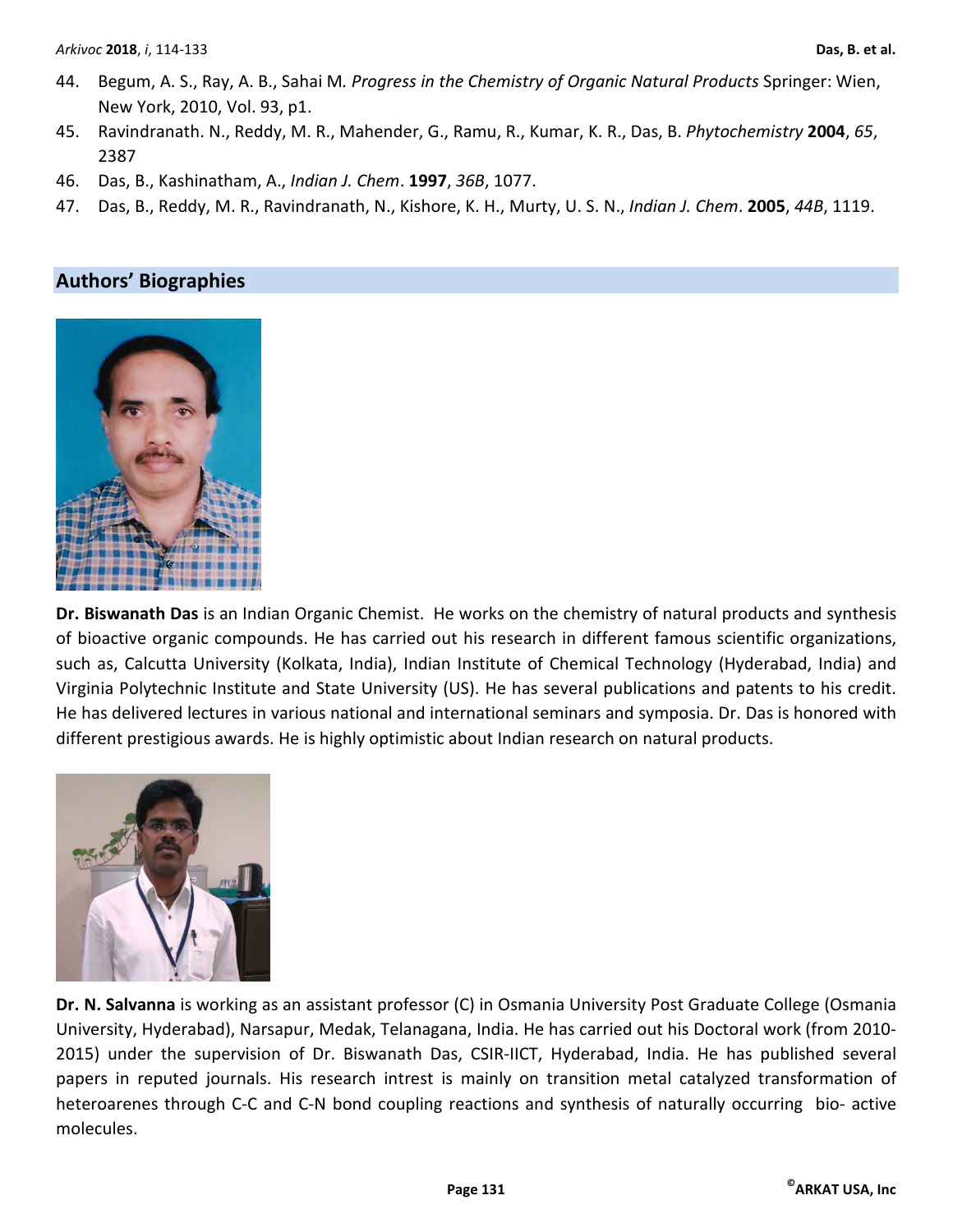

**Dr. Parigi Raghavendar Reddy** was born in Mahabub Nagar, Telangana, India. He pursuied his Ph.D. in 2015 from Osmania University-Hyderabad, India, under the supervision of Dr. Biswanath Das, CSIR-IICT, Hyderabad, India. He subsequently joined as a post doctoral reseaecher in the research group of Prof. Jae sang Ryu, Ewha Womens University, South Korea. His research intrests include total synthesis of bio-active molecules and development of new synthetic methodologies. He has several publications in reputed journals.



**Dr. Paramesh Jangili** was born in Nalgonda, India, in 1986. He received his Ph.D in 2016 from Jawaharlal Nehru Technological University-Hyderabad, India, under the supervision of Dr. Biswanath Das, Indian Institute of Chemical Technology-Hyderabad, India. He subsequently joined as a research professor in the research group of Prof. Dae-Kee-Kim, Ewha Womans University, South Korea and in 2017 he joined as a research professor in the research group of Prof. Jong Seung Kim, Korea University, South Korea. His research interests include total synthesis of natural bioactive molecules, chemical methodology and synthesis of anticancer prodrugs. He has published sesveral good papers in standard journals.